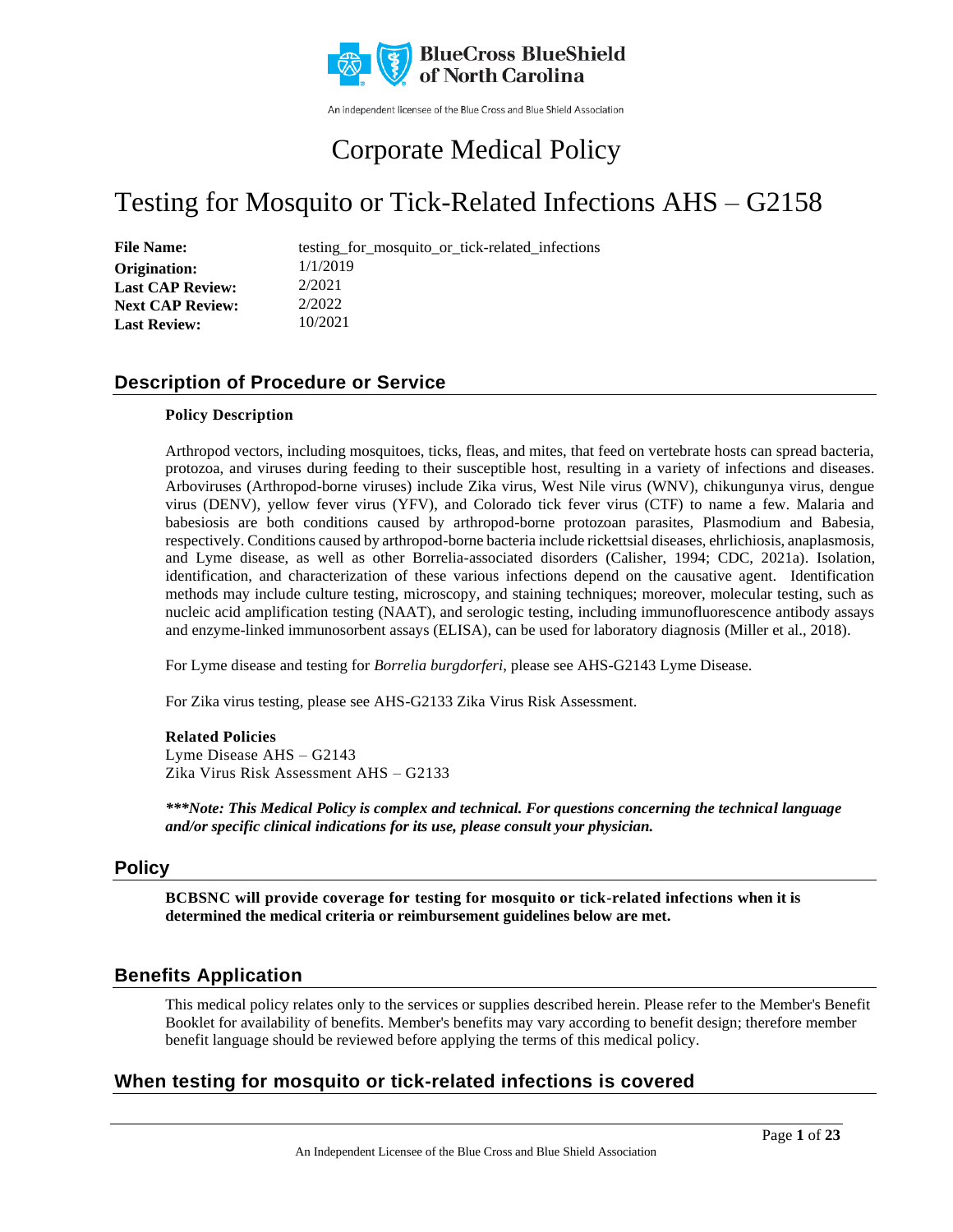- 1. Concerning suspected cases of rickettsial diseases (see signs and symptoms below), including Rocky Mountain spotted fever, *Rickettsia parkeri* rickettsiosis, *Rickettsia* species 364D rickettsiosis, *Rickettsia spp* (mild spotted fever), and *R. akari* (rickettsialpox):
	- a. Reimbursement is allowed for the following:
		- i. Indirect immunofluorescence antibody (IFA) assay for IgG antibodies
		- ii. A limit of two units of IFA assay meets coverage criteria.
- 2. Concerning suspected cases of ehrlichiosis and/or anaplasmosis (see signs and symptoms below):
	- a. Reimbursement is allowed for the following:
		- i. NAAT, including PCR, of whole blood; AND
		- ii. Indirect immunofluorescence antibody (IFA) assay for IgG antibodies; AND
		- iii. Microscopy for morulae detection
- 3. Concerning suspected cases of tick-borne relapsing fever (TBRF) caused by *Borrelia hermsii, B. parkerii, B. mazzottii*, or *B. turicatae* (see signs and symptoms below): a. Reimbursement is allowed for the following:
	- i. Dark-field microscopy of peripheral blood smear; OR
		- ii. Microscopy of Wright- or Giemsa-stained blood smear; OR
		- iii. PCR testing
		- iv. Indirect immunofluorescence antibody (IFA) for IgG for Borrelia
- 4. Concerning suspected cases of babesiosis (see signs and symptoms below):
	- a. Reimbursement is allowed for the following:
		- i. Giemsa- or Wright-stain of blood smear
		- ii. NAAT, including PCR
- 5. Concerning suspected cases of malaria (see signs and symptoms below):
	- a. Reimbursement is allowed for the following:
		- i. Smear microscopy to diagnose malaria, determine the species of *Plasmodium*, identify the parasitic life-cycle stage, and/or quantify the parasitemia
		- Can be repeated up to three times within three days if initial microscopy is negative in suspected cares of malaria; OR
			- ii. Rapid immunochromatographic diagnostic test
- 6. Concerning suspected cases of chikungunya virus (see signs and symptoms below):
	- a. Reimbursement is allowed for the following:
		- i. Viral culture for diagnosis; OR
		- ii. NAAT, including PCR, for presence of chikungunya in serum sample; OR
		- iii. Indirect immunofluorescence antibody (IFA) assay for IgM antibodies during both the acute and convalescent phases
- 7. Concerning suspected cases of West Nile Virus (WNV) (see signs and symptoms below): a. Reimbursement is allowed for the following:
	- i. IFA for WNV-specific IgM antibodies in either serum or CSF; AND
	- ii. Plaque reduction neutralization test for WNV
- 8. Concerning suspected cases of Yellow Fever Virus (YFV) (see signs and symptoms below): a. Reimbursement is allowed for the following:
	- i. Plaque reduction neutralization test for YFV; AND
	- ii. NAAT, including PCR, for YFV; AND
	- iii. Serologic assays to detect virus-specific IgM and IgG antibodies
- 9. Concerning suspected cases of Dengue virus (DENV) (see signs and symptoms below):
	- a. Reimbursement is allowed for the following:
		- i. Plaque reduction neutralization test for DENV; AND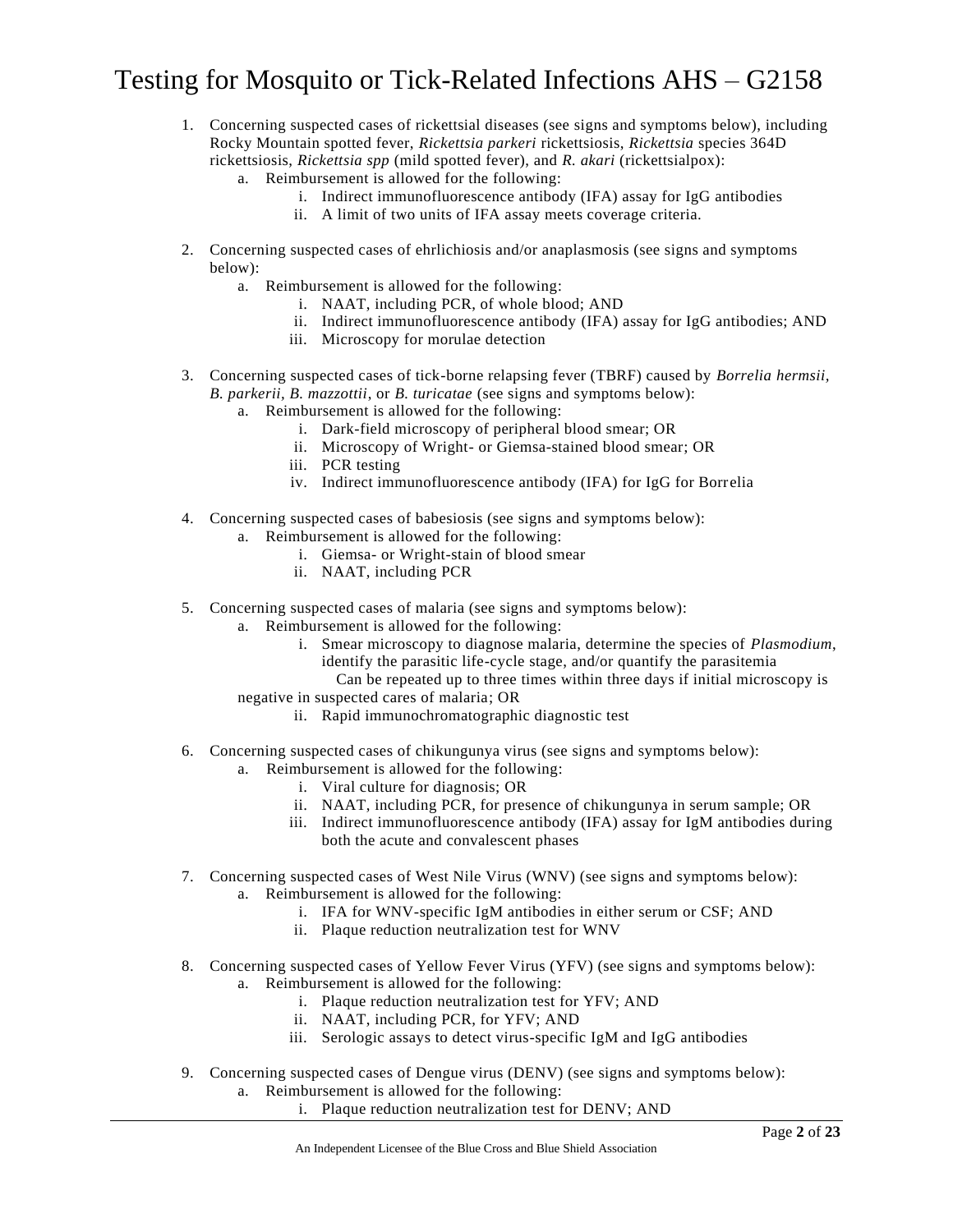- ii. NAAT, including PCR, for DENV; OR
- iii. IgM antibody capture ELISA (MAC-ELISA); OR
- iv. NS1 ELISA
- 10. Concerning suspected cases of Colorado Tick Fever (CTF) (see signs and symptoms below): a. Reimbursement is allowed for the following:
	- i. Virus-specific IFA-stained blood smears; OR
	- ii. IFA for CTF-specific antibodies

### **When testing for mosquito or tick-related infections is not covered**

- 1. Concerning suspected cases of rickettsial diseases (see signs and symptoms below), including Rocky Mountain spotted fever, *Rickettsia parkeri* rickettsiosis, *Rickettsia* species 364D rickettsiosis, *Rickettsia spp* (mild spotted fever), and *R. akari* (rickettsialpox):
	- a. Reimbursement is not allowed for the following:
		- i. Standard blood culture; OR
		- ii. Nucleic acid amplification testing (NAAT), including PCR; OR
		- iii. IFA assay for IgM antibodies;
- 2. Concerning suspected cases of ehrlichiosis and/or anaplasmosis (see signs and symptoms below): a. Reimbursement is not allowed for the following:
	- i. IFA assay for IgM antibodies; OR
	- ii. Standard blood culture
- 3. Concerning suspected cases of tick-borne relapsing fever (TBRF) caused by *Borrelia hermsii*, *B. parkerii, B. mazzottii*, or *B. turicatae* (see signs and symptoms below):
	- a. Reimbursement is not allowed for the following:
		- i. IFA assay for either IgG or IgM for *Borrelia*; OR
		- ii. Culture testing for *Borrelia*
- 4. Concerning suspected cases of babesiosis (see signs and symptoms below):
	- a. Reimbursement is not allowed for the following:
		- i. IFA assay for either Babesia IgG or IgM
- 5. Concerning suspected cases of malaria (see signs and symptoms below):
	- a. Reimbursement is not allowed for the following:
		- i. NAAT, including PCR
		- ii. IFA for *Plasmodium* antibodies
- 6. Concerning suspected cases of West Nile Virus (WNV) (see signs and symptoms below):
	- a. Reimbursement is not allowed for the following:
		- i. NAAT, including PCR, for WNV
		- ii. IFA for WNV-specific IgG-antibodies in either serum or CSF
- 7. Concerning suspected cases of Dengue virus (DENV) (see signs and symptoms below):
	- a. Reimbursement is not allowed for the following:
		- i. IgG-ELISA
		- ii. Hemagglutination testing

### **Policy Guidelines**

- 1. Typical signs and symptoms of rickettsial diseases usually begin 3 12 days after initial bite and can include (Biggs et al., 2016):
	- a. Fever
	- b. Headache
	- c. Chills
	- d. Malaise
	- e. Myalgia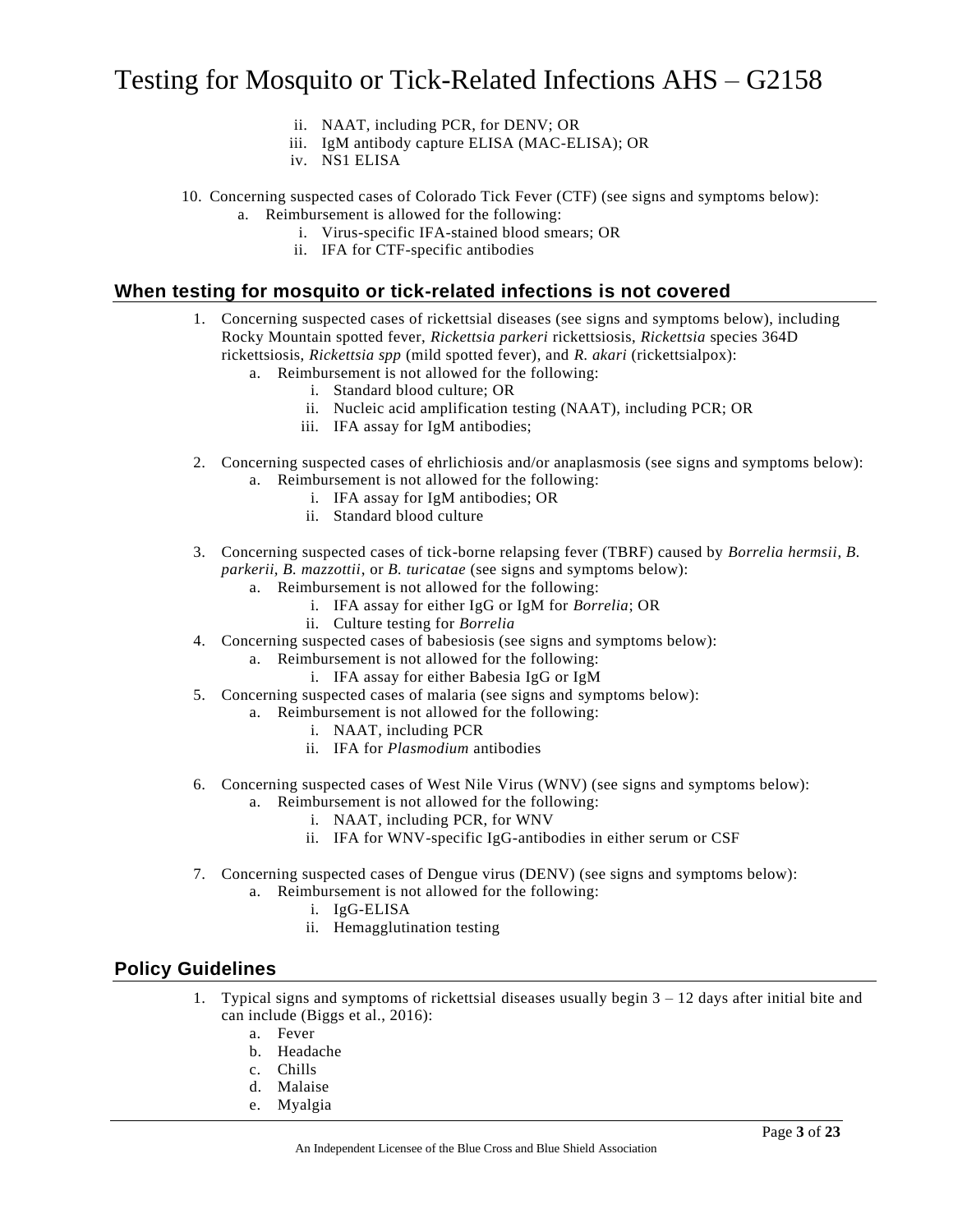- f. Nausea
- g. Vomiting
- h. Abdominal pain
- i. Photophobia
- j. Anorexia
- k. Skin rash
- l. Ulcerative lesion with regional lymphadenopathy (for *Rickettsia* species 364D rickettsiosis)
- 2. Typical signs and symptoms of ehrlichiosis and/or anaplasmosis usually begin 5-14 days after an infected tick bite, and they include (Biggs et al., 2016):
	- a. Fever
	- b. Headache
	- c. Malaise
	- d. Myalgia
	- e. Shaking chills
	- f. Gastrointestinal issues, including nausea, vomiting, and diarrhea, in ehrlichiosis
- 3. Typical signs and symptoms of tick-borne relapsing fever include (CDC, 2018e):
	- a. Recurring febrile episodes that last approximately 3 days separated by approximately 7 days
	- b. Nonspecific symptoms that occur in at least 50% of cases include headache, myalgia, chills, nausea, arthralgia, and vomiting
- 4. Typical signs and symptoms of babesiosis can include (CDC, 2019a):
	- a. Hemolytic anemia
	- b. Splenomegaly
	- c. Hepatomegaly
	- d. Jaundice
	- e. Nonspecific flu-like symptoms such as fever, chills, body aches, weakness, and fatigue
- 5. Typical signs and symptoms of malaria can include (Arguin & Tan, 2019):
	- a. Fever
	- b. Influenza-like symptoms such as chills, headache, body aches, and so on
	- c. Anemia
	- d. Jaundice
	- e. Seizures
	- f. Mental confusion
	- g. Kidney failure
	- h. Acute respiratory distress syndrome
- 6. Typical signs and symptoms of chikungunya include (Staples, Hill, & Powers, 2020):
	- a. High fever  $(>102\text{°F or }39\text{°C})$
	- b. Joint pains (usually multiple joints, bilateral, and symmetric)
	- c. Headache
	- d. Myalgia
	- e. Arthritis
	- f. Conjunctivitis
	- g. Nausea
	- h. Vomiting
	- i. Maculopapular rash
- 7. Typical signs and symptoms of WNV include (Nasci et al., 2013):
	- a. Headache
	- b. Myalgia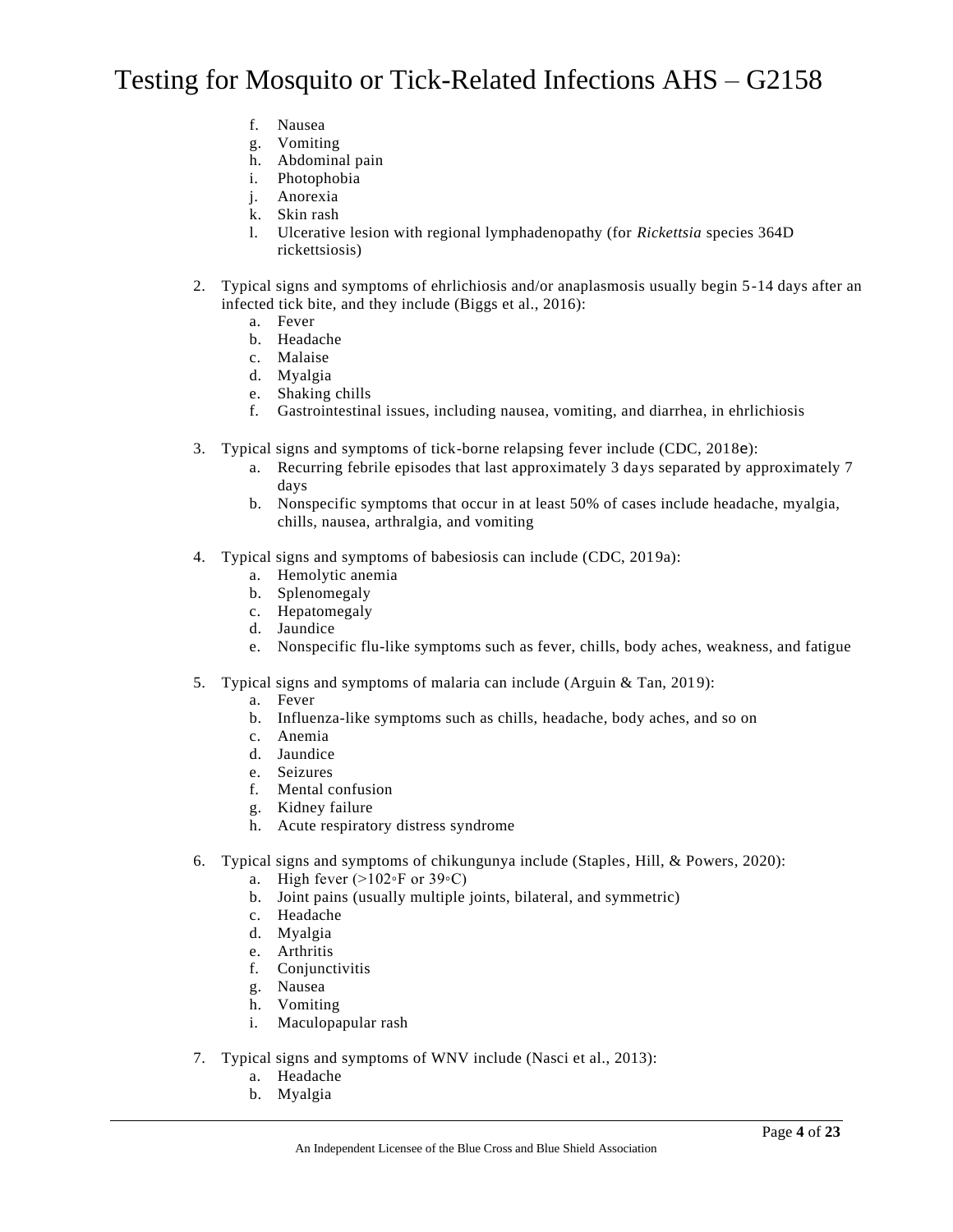- c. Arthralgia
- d. Gastrointestinal symptoms
- e. Maculopapular rash
- f. Less than 1% develop neuroinvasive WNV with symptoms of meningitis, encephalitis, or acute flaccid paralysis
- 8. Typical signs and symptoms of yellow fever include (Gershman & Staples, 2019):
	- a. Nonspecific influenza like syndrome including fever, chills, headache, backache, myalgia, prostration, nausea, and vomiting in initial illness
	- b. Toxic form of disease symptoms includes jaundice, hemorrhagic symptoms, and multisystem organ failure
- 9. Typical signs and symptoms of dengue can include (CDC, 2021e)):
	- a. Fever
	- b. Headache
	- c. Retro-orbital eye pain
	- d. Myalgia
	- e. Arthralgia
	- f. Erythematous maculopapular rash
	- g. Petechiae
	- h. Leukopenia
	- i. Nausea and/or vomiting
- 10. Typical signs and symptoms of CTF can include (CDC, 2021b):
	- a. Fever
	- b. Chills
	- c. Headache
	- d. Myalgia
	- e. Malaise
	- f. Sore throat
	- g. Vomiting
	- h. Abdominal Pain
	- i. Maculopapular or petechial rash

Note: For Lyme disease and testing for *Borrelia burgdorferi*, please see AHS-G2143 Lyme Disease. For Zika virus testing, please see AHS-G2133 Zika Virus Risk Assessment.

### **Background**

Hematophagous arthropods, such as mosquitoes, ticks, fleas, and mites, can spread opportunistic bacteria, protozoa, and viruses to host organisms when feeding. Numerous outbreaks of arthropod-borne disease have been documented, including plague, an acute febrile disease caused by *Yersinia pestis* through the bite of infected fleas, which resulted in more than 50 million deaths in Europe alone during the "Black Death" outbreak. More than 3000 cases of plague were reported to the World Health Organization (WHO) between 2010 and 2015 with 584 deaths. Today, most cases of plague occur in the Democratic Republic of Congo, Madagascar, and Peru (WHO, 2017).

The Centers for Disease Control and Prevention (CDC) reported a large increase in the number of vector-borne diseases within the United States and its territories between 2004-2016. More than 640,000 cases were reported during that time; in fact, infections of tick-borne bacteria and protozoa more than doubled from 2004 to 2016. "In the United States, 16 vectorborne diseases are reportable to state and territorial health departments, which are encouraged to report them to the National Notifiable Disease Surveillance System (NNDSS). Among the diseases on the list that are caused by indigenous pathogens are Lyme disease (*Borrelia burgdorferi*); West Nile, dengue, and Zika virus diseases; plague (*Yersinia pestis*); and spotted fever rickettsioses (e.g., *Rickettsia rickettsii*). Malaria and yellow fever are no longer transmitted in the United States but have the potential to be reintroduced" (Rosenberg et al., 2018). New vector-borne infections are emerging; for example, two unknown, life-threatening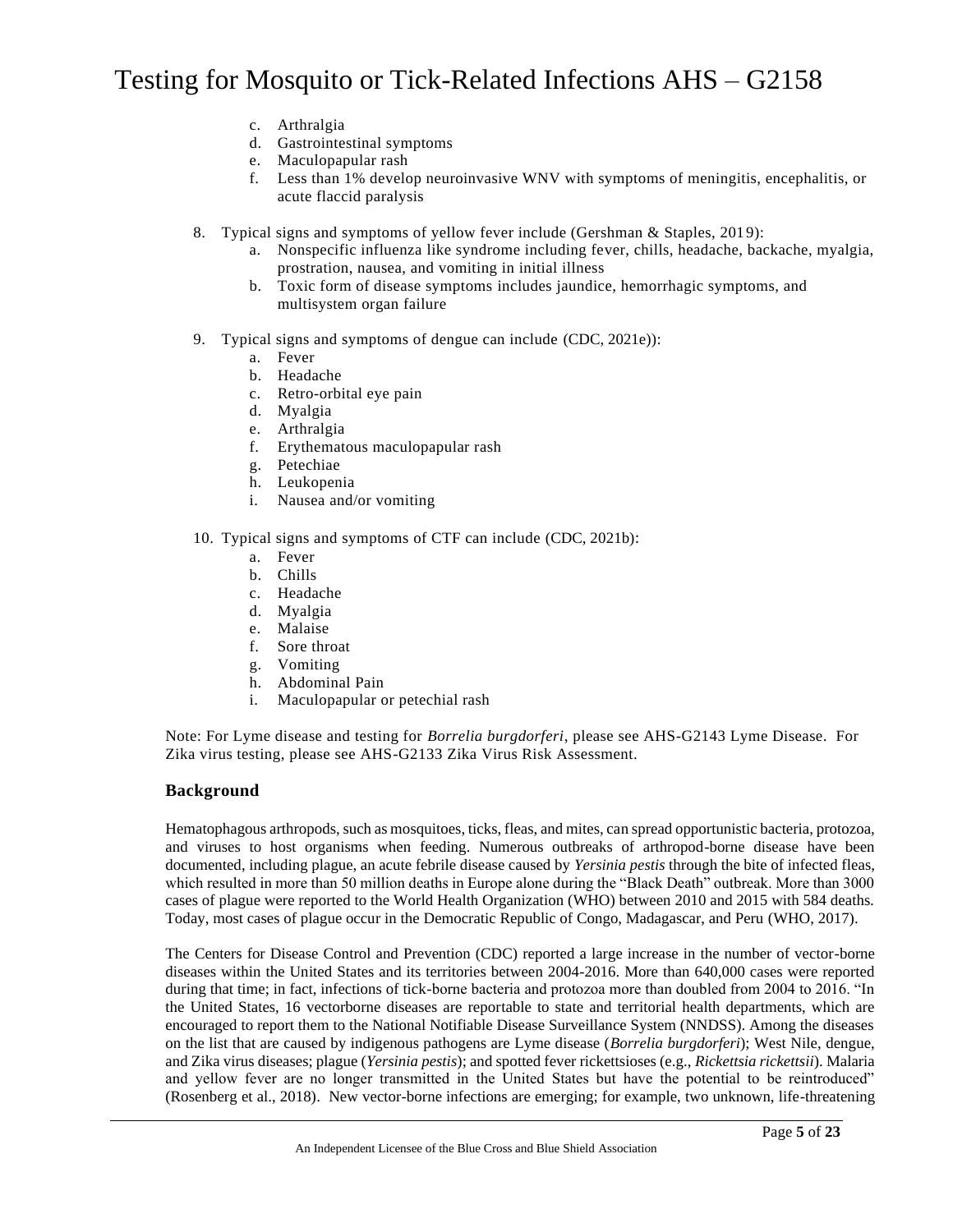RNA viruses spread by ticks have been identified in the U.S. since 2004. Although both tick- and mosquito-borne diseases are increasing across the U.S., the CDC reports that these two vectors are showing different trends. The mosquito-borne diseases are characterized by epidemics; for example, West Nile Virus is essentially limited to the continental U.S. but has spread rapidly since its introduction to New York in 1999, whereas chikungunya and dengue primarily occur within the U.S. territories. On the other hand, the tick-borne disease increase occurs in the continental U.S. and has experienced a gradual, steady rate increase with Lyme disease comprising 82% of all tickborne diseases (Rosenberg et al., 2018). Figure 1 and 2 below, taken from Rosenberg et al. (2018), show the reported cases of tickborne and mosquitoborne disease in the United States from 2004-2016.

FIGURE 1. Reported cases\* of tickborne disease - U.S. states and territories, 2004-2016



Sources: CDC, National Notifiable Diseases Surveillance System, 2016 Annual Tables of Infectious Disease Data. https://wwwn.cdc.gov/nndss/infectious-tables. html. CDC, Division of Health Informatics and Surveillance. CDC, ArboNET. Abbreviations: AS = American Samoa; PR/VI = Puerto Rico/U.S. Virgin Islands. \* Data classified by quintile.

FIGURE 2. Reported cases\* of mosquitoborne disease - U.S. states and territories, 2004-2016



Sources: CDC, National Notifiable Diseases Surveillance System, 2016 Annual Tables of Infectious Disease Data, https://wwwn.cdc.gov/nndss/infectious-tables. html. CDC, Division of Health Informatics and Surveillance. CDC, ArboNET. Abbreviations: AS = American Samoa; PR/VI = Puerto Rico/U.S. Virgin Islands. \* Data classified by quintile.

### *Rickettsial infections*

Rocky Mountain spotted fever (RMSF) is the most common rickettsial infection in the U.S. with 6,248 cases reported to the CDC alone in 2017 (CDC, 2020b). RMSF is caused by *Rickettsia rickettsia*, spread in the U.S. predominantly by *Dermacentor variabilis* (the American dog tick*)* and *D. andersoni* (the Rocky Mountain wood tick), and can be found throughout North America as well as parts of South America. The Council for State and Territorial Epidemiologists combined RMSF with other rickettsial diseases into the more broad "spotted fever rickettsiosis" designation in 2010 (CDC, 2020b). Besides the obligatory tick bite, typical symptoms of RMSF include fever, headache, and rash with the characteristic rash occurring in approximately 90% of patients within five days of illness. If left untreated, RMSF can be fatal but can easily be treated with antimicrobial therapy upon timely diagnosis. Definitive diagnosis of RMSF cannot usually be made via culture because *Rickettsia* cannot be grown in cell-free culture media; they are obligate intracellular bacteria requiring living host cells. RMSF diagnosis can be made via either skin biopsy prior to treatment with antibiotics or through serologic testing using indirect immunofluorescence assays (IFAs). Immunoglobulin G (IgG) antibodies are more specific than immunoglobulin M (IgM) antibodies since the latter can give false-positive results due to cross-reactivity with other bacterial pathogens. A drawback of IFA is that usually it is unreliable for the first five days of infection until antibody levels are high enough for detection. The CDC and major clinical labs do offer a polymerase chain reaction (PCR)-based assay for RMSF (Sexton & McClain, 2020).

Since 2001, thirteen other human rickettsiae belonging to the spotted fever group (SFG) have been identified. All SFGs can cause fever, headache, and myalgia and are arthropod-borne (primarily ticks and mites). Most patients with an SFG display a rash and/or a localized eschar. Rickettsialpox, caused by *R. akari*, is transmitted from the bite of a house mouse mite, usually after mouse extermination programs result in a decrease of the mite's food supply. Rickettsialpox is typically a relatively mild disease that can resolve itself without treatment within three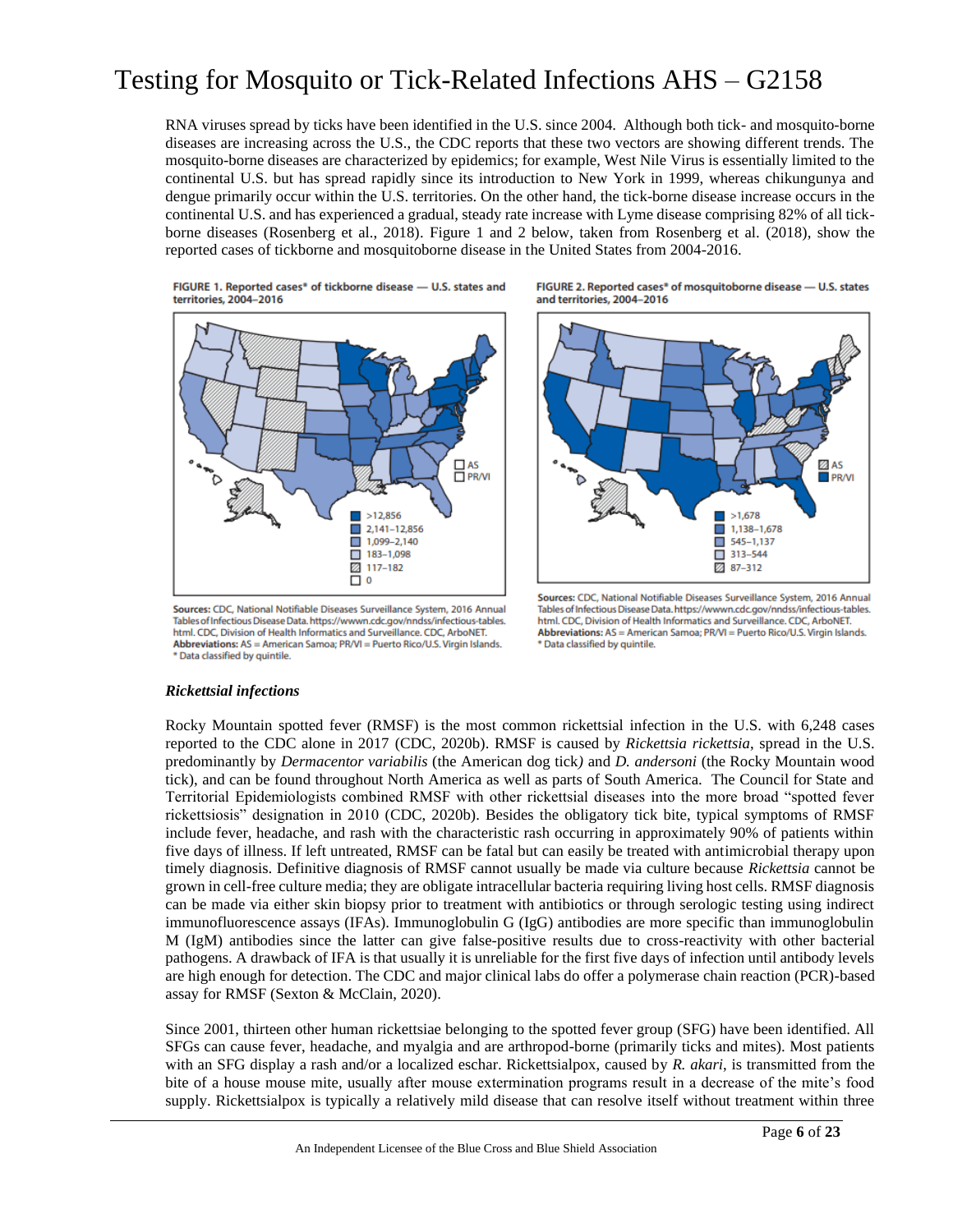weeks, but treatment hastens improvement. Rickettsiosis can also be due to infection with *R. parkeri*, *R. amblyommii*, and *Rickettsia* species 364D (also called *R. philipii*). Isolation of SFG rickettsiae is rare in clinical practice due to the difficulty of obtaining culture; consequently, serology, immunologic detection from tissue, and PCR are more often used for diagnosis. Microimmunofluorescent (MIF) antibody tests, enzyme-linked immunosorbent assays (ELISAs), and Western blot immunoassays can be used to detect convalescent IgG and IgM antibodies, but these methods can only be used at least 10-14 days after the onset of illness when antibody concentrations are high enough for detection. McQuiston et al. (2014) concluded that the "use of IgM antibodies should be reconsidered as a basis for diagnosis and public health reporting of RMSF and other spotted fever group rickettsia in the United States" in one small study; the study demonstrated that IgM findings often resulted in false positives for Rock Mountain Spotted Fever and questioned the value of IgM testing (McQuiston et al., 2014).PCR is a very specific technique. PCR using tissue samples has higher specificity than whole blood PCR. Immunologic detection from a tissue biopsy requires the use of special laboratory equipment so it is not as frequently used as either the serologic or PCR detection methods (Sexton & McClain, 2019b).

#### *Ehrlichiosis and Anaplasmosis*

Human ehrlichiosis was first reported in 1986, and the causative agent for human granulocytic anaplasmosis, *Anaplasma phagocytophilum*, was identified in 1994. Both ehrlichiosis and anaplasmosis are transmitted from the bite of infected ticks and have similar clinical and laboratory manifestations. Ehrlichiosis can be caused by *Ehrlichia chaffeensis, E. ewingii, and E. muris.* Typically, patients have a fever within an incubation period of one to two weeks. Other symptoms can include malaise, myalgia, headache, chills, gastrointestinal distress, and cough. Both leukopenia and thrombocytopenia can occur. Diagnosis via culture is extremely difficult. "Until 1995, only two isolates of *E. chaffeensis* had been recovered from humans; in both cases, this process required over 30 days of cultivation. The isolation of *A. phagocytophilum* from three additional patients has been accomplished using a cell culture system derived from human promyelocytic leukemia cells (Sexton & McClain, 2019a). IFA testing for bacteria-specific antibodies is the most common method for diagnosing ehrlichiosis and anaplasmosis, but similar to rickettsiae, ELISA, PCR, and immunochemical tissue staining can be used as well. Unlike rickettsiosis, ehrlichiosis and anaplasmosis can also be detected by the presence of characteristic intraleukocytic morulae in a peripheral blood smear or buffy coat smear (Sexton & McClain, 2016).

### *Borrelia Infections*

Besides Lyme disease, caused by *Borrelia burgdorferi*, *Borrelia* can cause relapsing fever. Tick-borne relapsing fever (TBRF) in North America is primarily caused by *B. hermsii*, *B. turicatae*, *B. parkeri, B. miyamotoi,* and *B.*  mazzottii, and louse-borne relapsing fever (LBRF) is an infection caused by *B. recurrentis* (Barbour, 2020b; Miller et al., 2018). The characteristic feature of these infections is the relapsing fever due to cyclical spirochetemia caused by antigenic variation of the spirochetes. Each bout of fever lasts 3 to 12 days with temperatures ranged from 39◦C to 43◦C (102.2◦F to 109.4◦F). Visual analysis by Giemsa or Wright staining blood smears taken during a febrile episode is common practice. PCR can also be used on a variety of samples, including cerebrospinal fluid (CSF), blood, tissue, or even culture medium. According to the CDC, "a change in serology results from negative to positive, or the development of an IgG response in the convalescent sample, is supportive of a TBRF diagnosis" (CDC, 2018d). One exception is using antibodies to the GlpQ protein characteristic of these *Borrelia* species but not to *B. burgdorferi* (Lyme disease) (Barbour, 2020a).

#### *Protozoa infections*

Babesiosis is due to primarily *Babesia microti* in the U.S, but *B. divergens* and *B. venatorum* are the primary causative agents of babesiosis in Europe and China, respectively. The incubation period of *Babesia* depends on the mode of transfection: 1-4 weeks following a tick bite or up to 9 weeks following a blood transfusion, even though incubation periods up to six months have been reported. The most common symptoms of infection include a fever, fatigue, malaise, chills, sweats, headache, and myalgia. Immunocompromised individuals can develop relapsing babesiosis due to an absent or impaired production of antibodies with approximately 20% mortality rate for patients who develop relapsing babesiosis. A majority of patients with babesiosis are also co-infected with other tick-borne bacterial pathogens. "Preferred tools for diagnosis of babesiosis include blood smear for identification of Babesia organisms and polymerase chain reaction (PCR) for detection of Babesia DNA. Serology can be a useful adjunct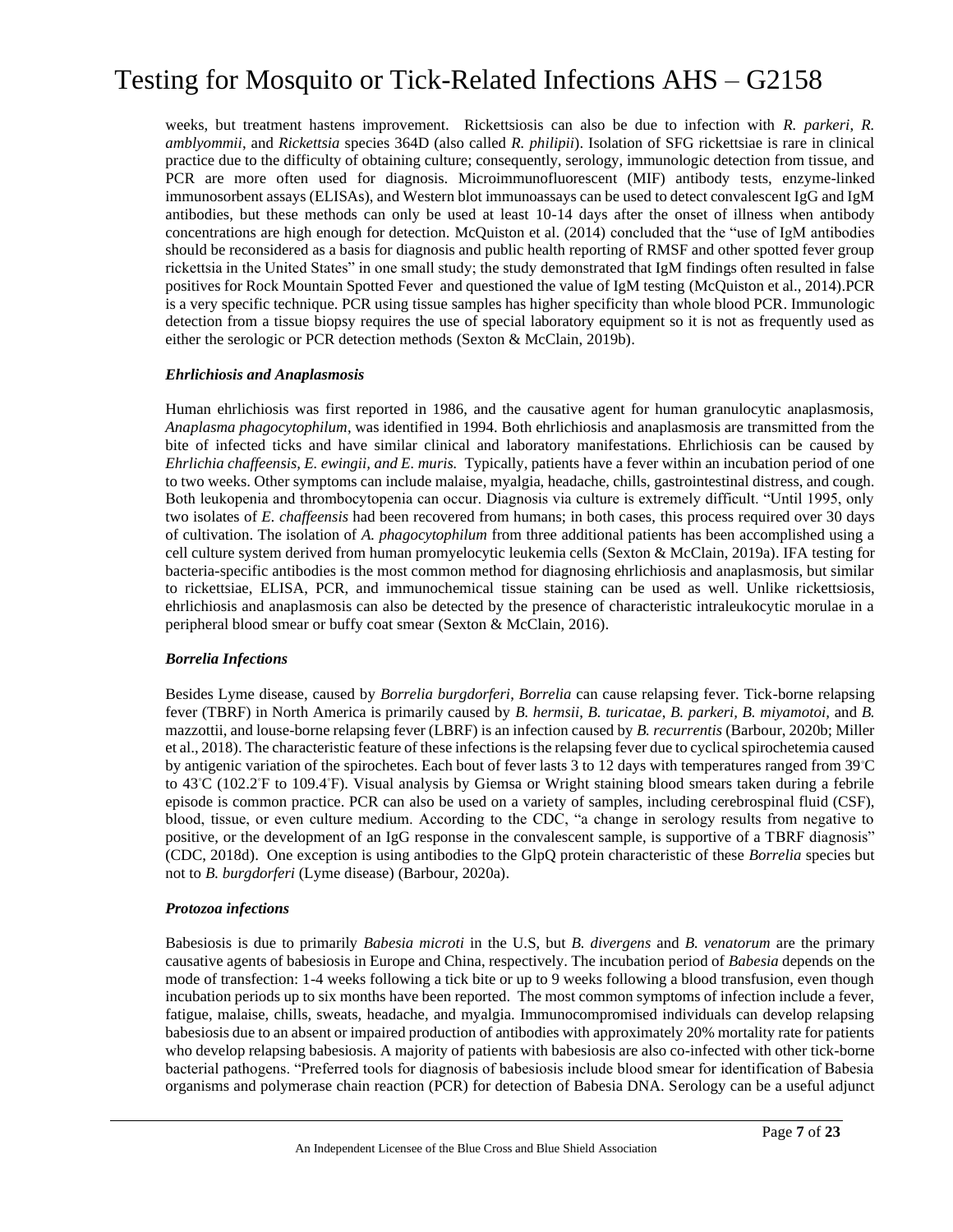to blood smear and PCR" (Krause & Vannier, 2019). Serology is not ideal in diagnosing an acute infection since antibody concentrations remain elevated post-recovery.

*Plasmodium falciparum, P. vivax,* and *P. ovale* are responsible for malaria. They are spread by the bite of an *Anopheles* mosquito where their sporozoites infect the liver within one to two hours. Within the hepatocyte, they form merozoites. Upon rupturing into the bloodstream, the merozoites infect red blood cells for trophozoite formation, causing the erythrocytic stage of the life cycle where additional merozoites are released. During this stage of the cycle, the symptoms of malaria, including fever, occur. This process usually takes 12 to 35 days, but clinical manifestations can be delayed in individuals with partial immunity or those who are taking ineffective prophylaxis. Other initial symptoms can include irregular heartbeat, cough, anorexia, gastrointestinal distress, sweating, chills, malaise, arthralgia, and myalgia. Malaria, if left untreated, can also include acidosis, hypoglycemia, severe anemia, renal and hepatic impairment, edema, and death (Breman, 2020). Parasite-based diagnosis may include microscopic examination of blood smears, which can often identify the species of *Plasmodium* as well as the parasite density, and antigen-based tests. Rapid diagnostic testing (RDT) of the antigens using immunochromatographic methods is available, but the accuracy of the RDT can vary considerably. NAATs can also be used to identify a malarial infection, and NAATs "are typically used as a gold standard in efficacy studies for antimalarial drugs, vaccines, and evaluation of other diagnostic agents" with a "theoretical limit of detection for PCR…estimated at 0.02 to 1 parasite/microL" (Hopkins, 2020). The Mayo Clinic Laboratories indicates that "PCR is an alternative method of malaria diagnosis that allows for sensitive and specific detection of Plasmodium species DNA from peripheral blood. PCR may be more sensitive than conventional microscopy in very low parasitemias, and is more specific for species identification…Malaria PCR can be used in conjunction with traditional blood film or Babesia PCR when the clinical or morphologic differential includes both babesiosis and malaria" "Test ID: LCMAL Malaria, Molecular Detection, PCR, Varies" 2021)

#### *Viral infections*

Examples of arthropod-borne viruses (arboviruses) include West Nile virus (WNV), dengue, yellow fever virus (YFV), chikungunya, and Colorado tick fever virus. In the United States, WNV is the most common arbovirus reported to the CDC. In 2016, 96% of the reported 2,240 cases of domestic arboviruses were WNV with 61% of the WNV cases reported being neuroinvasive. Neuroinvasive WNV includes meningitis, encephalitis, and acute flaccid paralysis (Burakoff, Lehman, Fischer, Staples, & Lindsey, 2018). In general, most infected individuals are asymptomatic with only 20-40% of infected patients showing any characteristic symptoms of WNV, including fever, headache, malaise, myalgia, anorexia, and rash. Diagnosis of WNV of a symptomatic individual usually occurs with a WNV IgM antibody capture ELISA (MAC-ELISA) assay. A patient with symptoms of a neurologic infection does require a lumbar puncture. Confirmatory testing can include a plaque reduction neutralization test (PRNT). PCR testing is primarily used with immunocompromised patients who have delayed or absent antibody production, patients with a history of prior flavivirus infections, and blood donors who may be asymptomatic (L. Petersen, 2020).

Dengue virus (DENV) infection is a result of being bitten by an infected *Aedes aegypti* or *A. albopictus* mosquito. Four distinct DENV types of *Flavivirus* are known: DENV-1, DENV-2, DENV-3, and DENV-4. DENV is endemic throughout much of the tropical regions of the world, but the only region of the U.S. endemic for DENV is Puerto Rico. The last major outbreak occurred in Puerto Rico in 2010 where 26,766 cases of suspected DENV were reported and 47% of all laboratory tested specimen were positive (CDC, 2021d, 2021e). "Dengue fever…is an acute febrile illness defined by the presence of fever and two or more of the following but not meeting the case definition of dengue hemorrhagic fever: headache, retro-orbital or ocular pain, myalgia and/or bone pain, arthralgia, rash, hemorrhagic manifestations…[and] leukopenia. The cardinal feature of dengue hemorrhagic fever is plasma leakage due to increased vascular permeability as evidenced by hemoconcentration (≥20 percent rise in hematocrit above baseline), pleural effusion, or ascites. DHF [dengue hemorrhagic fever] is also characterized by fever, thrombocytopenia, and hemorrhagic manifestations…. (Thomas, Rothman, Srikiatkhachorn, & Kalayanarooj, 2019)." Laboratory diagnostic testing includes direct detection of viral components in serum or indirect serologic assays. "Detection of viral nucleic acid or viral antigen has high specificity but is more labor intensive and costly; serology has lower specificity but is more accessible and less costly" (Thomas, Rothman, Srikiatkhachorn, & Kalayanarooj, 2018). Culture testing as a diagnostic tool usually is time-prohibitive.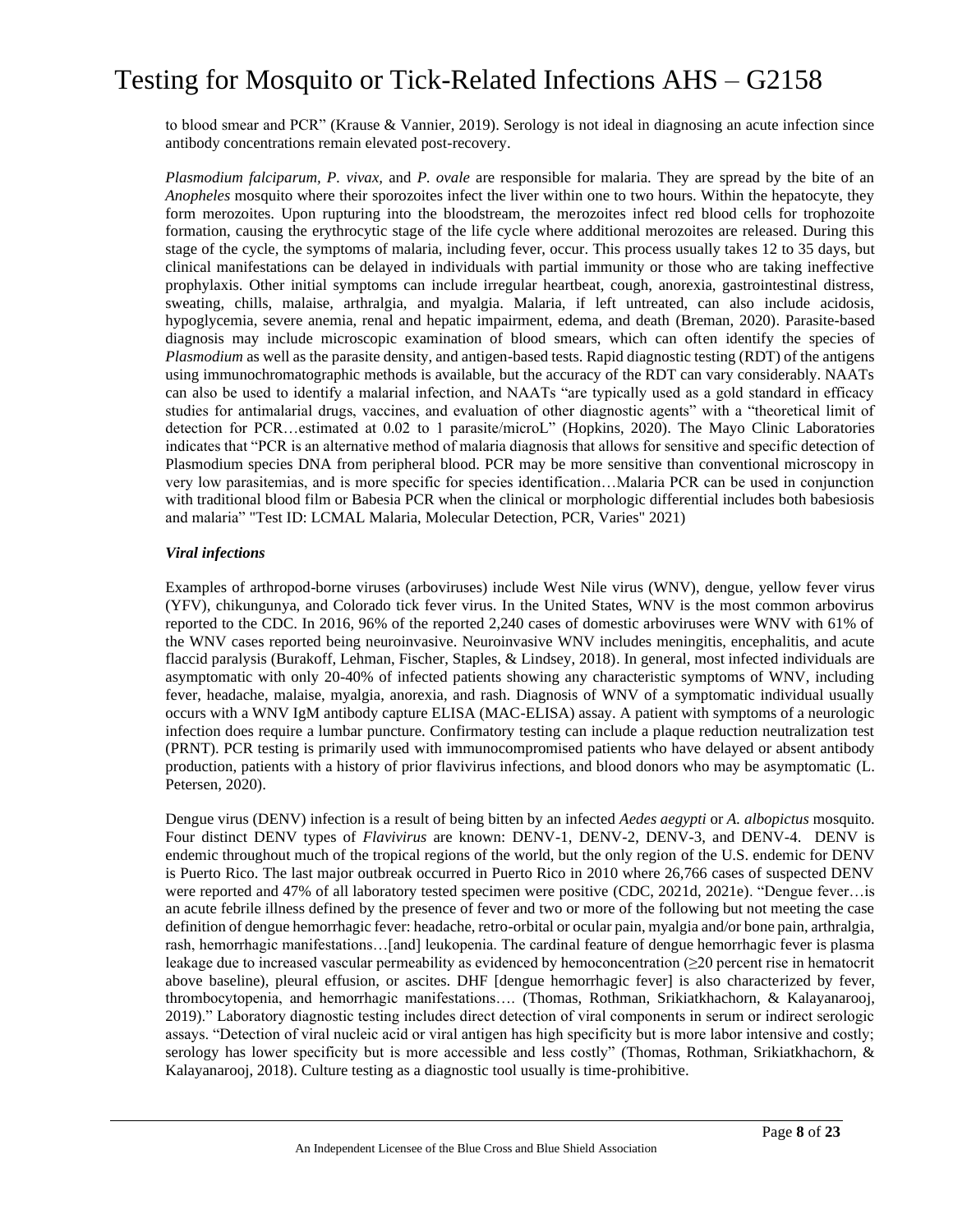Colorado tick fever virus (CTFV) is a *Reoviridae* transmitted primarily by the Rocky Mountain wood tick (*Dermacentor andersoni*) in the western U.S. and Canada. Transmission of CTFV has also been reported in blood transfusions. The incubation period can last up to 14 days, and symptoms include fever, headache, chills, myalgia, leukopenia, and prostration. Only 15% of symptomatic patients demonstrate a rash. Serologic tests are usually not helpful until at least 10-14 days for antibody production whereas real-time PCR (RT-PCR) can be used on the first day of symptoms (L. R. Petersen, 2019).

Yellow fever, occurring primarily in sub-Saharan Africa and South America, is a flavivirus spread by mosquitoes that causes hemorrhagic fever with a high fatality rate. An outbreak in Brazil in January-March 2018 resulted in 4 of 10 patients infected with YFV dying. None of those showing symptoms had been vaccinated against YFV. Yellow fever causes hemorrhagic diathesis due to decreased synthesis of vitamin K-dependent coagulation factors as well as hepatic dysfunction, renal failure, and coagulopathy. Yellow fever diagnosis is typically made by a serologic test using an ELISA-IgM assay; however, this assay does cross-react with other flaviviruses and with the YFV vaccination. Rapid diagnostic testing using either PCR or immunoassay is available. Viral isolation and culture can be performed, but it requires inoculation of mosquitoes or mammalian cell culture. Tissue biopsy, such as liver, cannot be performed on the living patient due to possible fatal hemorrhaging; biopsy would be performed during the post-mortem workup (Ryan, 2019).

Chikungunya virus, endemic in many tropical and subtropical regions of the world, is transmitted by the mosquitoes *Aedes aegypti* and *Aedes albopictus*. Within the U.S., chikungunya is prevalent in Puerto Rico where approximately 25% of blood donors were seropositive; it has also been reported in Florida. Both dengue and Zika are transmitted by the same vectors, so these viruses often co-circulate in a given geographic area. Chikungunya can cause acute febrile polyarthralgia and arthritis. The predominant testing method for diagnosis of chikungunya is the detection of viral RNA via either RT-PCR or virus serology using either ELISA or IFA. Viral culture is typically not used as a diagnostic tool but is used for epidemiologic research (Wilson & Lenschow, 2020)

| <b>Test</b>                                                   | <b>Description</b>                                                                                                                                                                                                                                                                                                                                                           | <b>Rationale</b>                                                                                                                                                                                                                                                                                              |
|---------------------------------------------------------------|------------------------------------------------------------------------------------------------------------------------------------------------------------------------------------------------------------------------------------------------------------------------------------------------------------------------------------------------------------------------------|---------------------------------------------------------------------------------------------------------------------------------------------------------------------------------------------------------------------------------------------------------------------------------------------------------------|
| <b>Culture</b>                                                | Culture growth depends on the<br>pathogen being studied. If the<br>pathogen is an obligate<br>intracellular organism, then it<br>must be isolated using more<br>sophisticated cell culture<br>techniques. In many<br>circumstances, culture is used for<br>research and/or epidemiology<br>rather than as a diagnostic tool<br>(Biggs et al., 2016; Miller et al.,<br>2018). | At times, culture<br>testing is not as<br>sensitive as either<br>NAAT or serologic<br>testing and can be<br>time-intensive when<br>treatment should not be<br>delayed. Depending<br>on the organism, this<br>may require high<br>biosafety level<br>laboratory for culture<br>growth (Biggs et al.,<br>2016). |
| <b>Indirect</b><br>immunofluorescene<br>antibody (IFA) assays | IFA is a serologic assay that can be<br>used to test for the presence of<br>antibodies, such as IgG and IgM,<br>reactive against the pathogen (Biggs<br>et al., 2016).                                                                                                                                                                                                       | Depending on the pathogen,<br>IFA can be a useful tool.<br>At times, though, it can<br>cross-react with either a<br>prior vaccination or<br>infection (Ryan, 2018). An<br>acute infection can often be<br>determined by performing<br>IFA in both the acute phase                                             |

### *Types of Testing*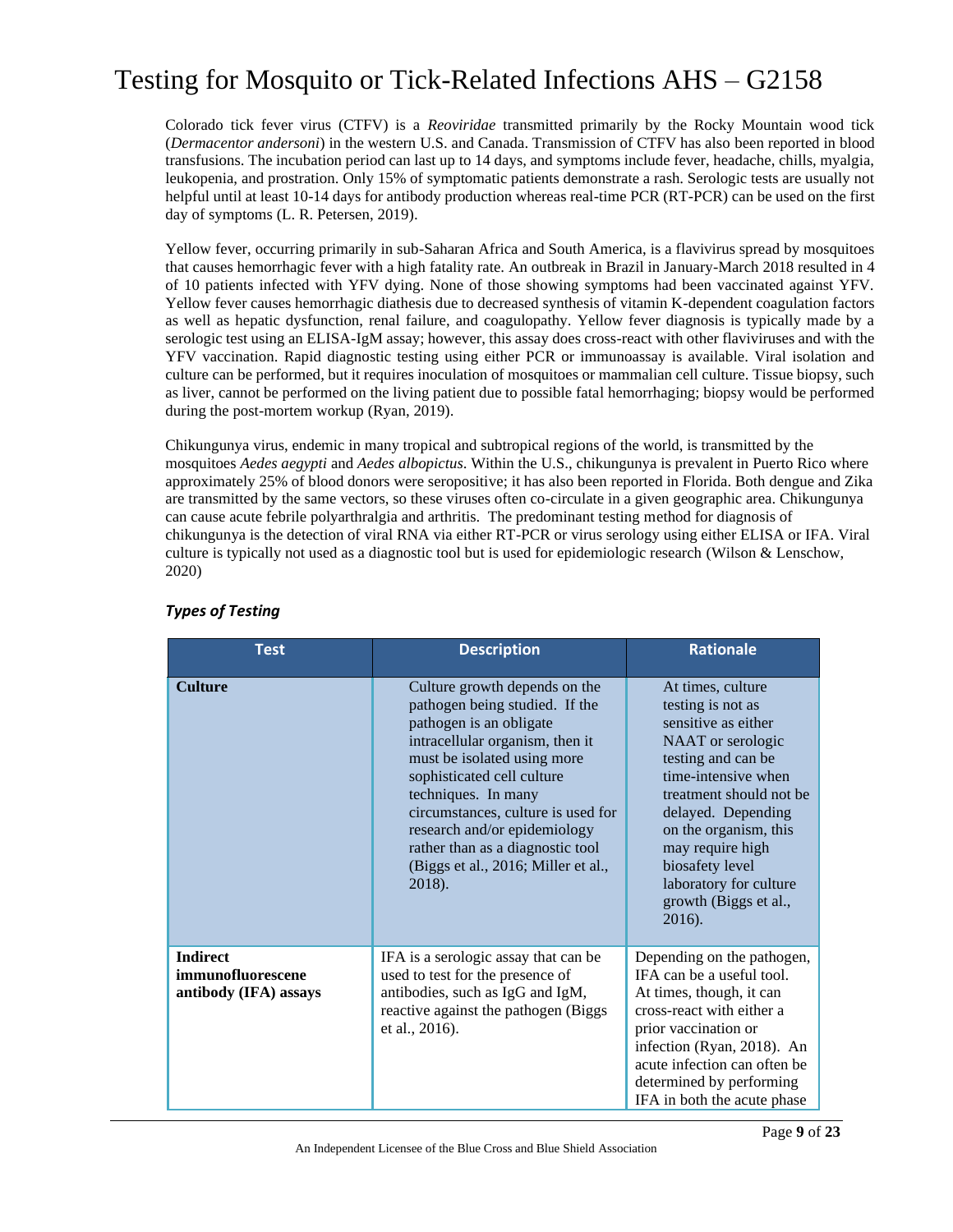|                                              |                                                                                                                                                                                                                                                       | and convalescent phase<br>where at least a fourfold<br>increase in antibodies is<br>indicative of an acute<br>infection (Biggs et al.,<br>2016).                                                                                                                                                                                                                                                                                                                                                                                                                             |
|----------------------------------------------|-------------------------------------------------------------------------------------------------------------------------------------------------------------------------------------------------------------------------------------------------------|------------------------------------------------------------------------------------------------------------------------------------------------------------------------------------------------------------------------------------------------------------------------------------------------------------------------------------------------------------------------------------------------------------------------------------------------------------------------------------------------------------------------------------------------------------------------------|
| <b>Darkfield microscopy</b>                  | Darkfield microscopy can be used to<br>detect the presence of<br>microorganisms, such as motile<br>spirochetes (Miller et al., 2018).                                                                                                                 | This technique is not<br>widely available, and<br>transport of sample must be<br>done immediately if testing<br>of motile specimen is<br>desired (Miller et al., 2018).                                                                                                                                                                                                                                                                                                                                                                                                      |
| <b>Blood-smear microscopy</b>                | Blood-smear microscopy can be<br>either thick or thin and is typically<br>performed on a sample stained with<br>an eosin-azure-type dye, such as<br>Giemsa, to look at intracellular<br>structures or morphological features<br>(Biggs et al., 2016). | This technique should be<br>performed by an<br>experienced microscopist<br>since it can be inconsistent.<br>As compared to other<br>techniques, this technique<br>is relatively inexpensive<br>(Biggs et al., 2016).                                                                                                                                                                                                                                                                                                                                                         |
| Nucleic acid amplification<br>testing (NAAT) | NAATs can include polymerase<br>chain reaction (PCR), real-time PCR<br>(RT-PCR), or other enzyme-<br>dependent amplification testing for<br>the presence of nucleic acids (DNA<br>or RNA).                                                            | NAATs can be specific and<br>sensitive; however, they<br>may not be available at all<br>laboratories and/or can be<br>costly. Some NAATs are<br>available as rapid<br>diagnostic tools. NAATs<br>have been used on serum,<br>whole blood, tissue, CSF,<br>and even formalin-fixed,<br>paraffin-embedded biopsies<br>from autopsy tissues. The<br>sensitivity of the technique<br>can vary depending on the<br>sample; for example, whole<br>blood PCR for R. rickettsii<br>is less sensitive than a<br>similar sample test for $E$ .<br>chaffeensis (Biggs et al.,<br>2016). |

### *Analytical and Clinical Validity*

The use of antibodies to detect and diagnose arthropod-associated infections and diseases is a common practice. Johnson, Martin, Karabatsos, and Roehrig (2000) first reported the use of monoclonal antibody-based capture ELISA testing for a variety of alphaviruses, including chikungunya, flaviviruses, including dengue and yellow fever, and bunyaviruses. The researchers concluded, "IgG ELISA results correlated with those of the standard plaque-reduction neutralization assays. As expected, some test cross-reactivity was encountered within the individual genera, and tests were interpreted within the context of these reactions. The tests were standardized for laboratory diagnosis of arboviral infections, with the intent that they be used in tandem with the corresponding IgM antibody-capture ELISAs" (Johnson et al., 2000). Kalish and associates also demonstrated that IgG and/or IgM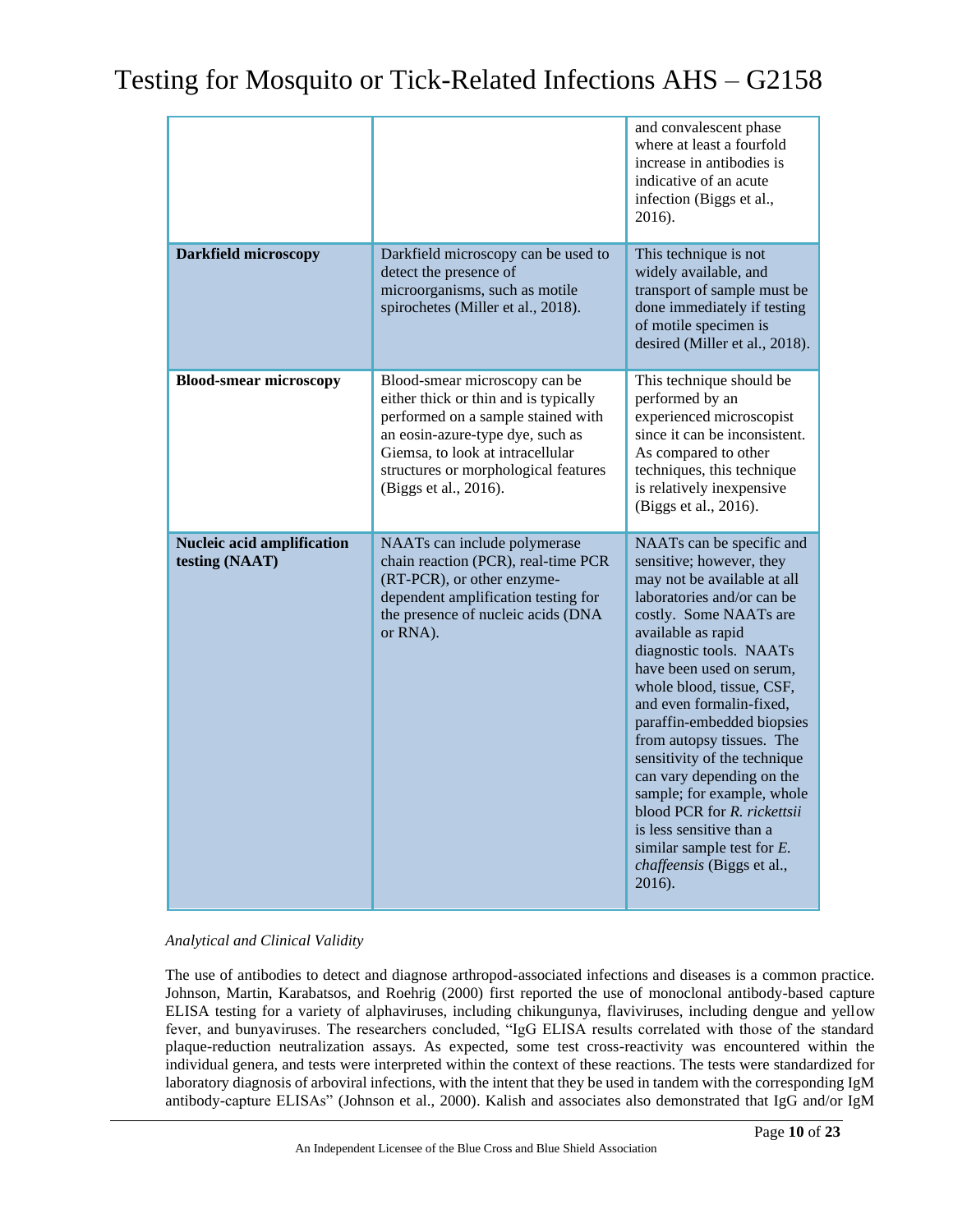antibody responses can still occur up to 20 years post-infection; consequently, a rise in antibody titer does not necessarily indicate a current, acute infection (Kalish et al., 2001).

In 2013, Kato and colleagues tested the sensitivity of two different RT-PCR-based assays for Rickettsia—PanR8, an assay that tests for Rickettsia in general, and RRi6, an assay specific for *R. rickettsii*. Both of these methods were more sensitive in testing for Rickettsia than the nested PCR method of the CDC; moreover, both of these methods are faster than the nested PCR method (1 hr versus 1-2 days, respectively) (Kato et al., 2013). These results were corroborated in 2014 by Denison and colleagues. They used a multiplex PCR assay to correctly identify all cell controls for *R. rickettsii*, *R. parkeri*, and *R. akari*; moreover, no false-positive results were reported using this methodology. "This multiplex real-time PCR demonstrates greater sensitivity than nested PCR assays in FFPE [formalin-fixed, paraffin-embedded] tissues and provides an effective method to specifically identify cases of Rocky Mountain spotted fever, rickettsialpox, and *R. parkeri* rickettsiosis by using skin biopsy specimens" (Denison, Amin, Nicholson, & Paddock, 2014).

The FDA has approved the use of the BinaxNOW malaria test for screening and diagnosing malaria. Even though this testing method is considerably faster than other methods (as low as 1.1-1.7 hours complete turnaround time (Ota-Sullivan & Blecker-Shelly, 2013), the use of BinaxNOW in non-endemic areas is a point of controversy due to relatively low sensitivity (84.2%) and for misclassifying Plasmodium falciparum malaria as non-falciparum (Dimaio, Pereira, George, & Banaei, 2012). Moreover, it has been reported that Salmonella typhi can give a falsepositive for malaria using the BinaxNOW test (Meatherall, Preston, & Pillai, 2014).

Leski et al. (2020) performed a 2020 study published in Malaria Journal that compared traditional diagnostic methods such as rapid diagnostic tests (RDTs) and DNA-based methods to polymerase chain reaction (PCR). The results indicated consistency with "previous observations that PCR-based tests have a significantly higher sensitivity when compared with both microscopy and RDTs" Leski et al. (2020).

Mathison and Pritt (2017) reviewed current standards for malaria testing and the most commonly used methods for laboratory diagnosis. The most common tests "are microscopic examination of stained blood flims and detection of parasite antigen or nucleic acid… Rapid antigen detection methods and molecular amplification tests are also increasingly employed for malaria diagnosis and are useful adjunctive tests." According to the algorithm developed in "Update on Malaria Diagnostics and Test Utilization," NAAT tests are one of three tests recommended for use if malaria is suspected based on clinical findings and exposure history (Mathison & Pritt, 2017).

van Bergen et al. (2021) evaluated a novel real-time PCR assay for clinical validity. The authors used reference samples, patient samples, and synthetic controls. The analytical performance details of the MC004 assay were considered: "analytical specificity, limit of detection, the ability to detect mixed infections, and the potential to determine the level of parasitaemia of P. falciparum, including assessment of within-run and between-run precisions." The authors reported "zero false positive or false negative results." As far as precision, "the withinrun and between-run precisions were less than 20% CV at the tested parasitaemia levels of 0.09%, 0.16%, 2.15% and 27.27%." Based on these results, the authors reported that "the entry of PCR-based techniques into malaria diagnostics has improved the sensitivity and specificity of the detection of Plasmodium infections… Based upon the analytical performance characteristics that were determined, the MC004 assay showed performance suitable for use in clinical settings, as well as epidemiological studies" (van Bergen et al., 2021).

Akoolo et al. (2017) compared qPCR results in the detection of Babesia infection against currently available non-NAAT tests (FISH and microscopy). Blood samples were analyzed from 192 patients. The researchers report that "Of 28 samples that were positive by FISH, 27 (96%) were also positive by qPCR indicating high congruency between nucleic acid-based tests. Interestingly, of 78 asymptomatic samples not tested by FISH, 22 were positive by our qPCR" (Akoolo et al., 2017). Overall, the qPCR method was found to have a sensitivity of 96.2% and a specificity of 70.5%. The authors conclude, "Robust qPCR using specific probes can be highly useful for efficient and appropriate diagnosis of babesiosis in patients in conjunction with conventional diagnostics, or as a stand-alone test, especially for donated blood screening" (Akoolo et al., 2017)

### **Guidelines and Recommendations**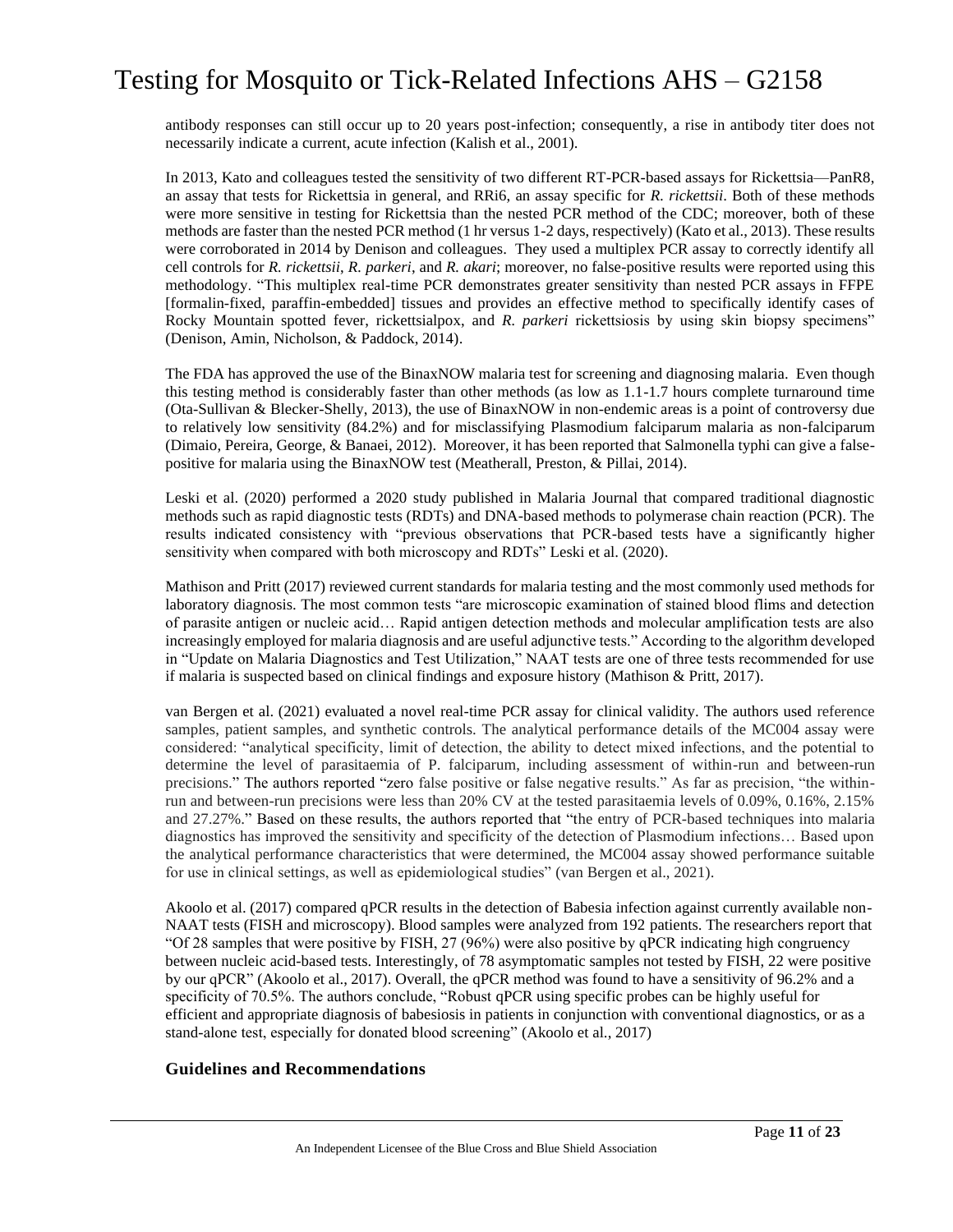#### **Centers for Disease Control and Prevention (CDC) (Arguin & Tan, 2019; Biggs et al., 2016; CDC, 2018a, 2019a, 2019c, 2021a; Gershman & Staples, 2019; Nasci et al., 2013; Staples et al., 2020)**

*Diagnosis and Management of Tickborne Rickettsial Diseases (Biggs et al., 2016):* In 2016, the CDC released their guidelines and recommendations concerning Rickettsial diseases, including Rocky Mountain spotted fever, in the MMWR. The table below summarizes their recommended diagnostic tests for tickborne rickettsial diseases:

#### TABLE 4. Recommended diagnostic tests for tickborne rickettsial diseases

|                                                                      | <b>PCR</b>       |                                 |                       |                                            | <b>IFA assay for</b>                           |
|----------------------------------------------------------------------|------------------|---------------------------------|-----------------------|--------------------------------------------|------------------------------------------------|
| <b>Disease</b>                                                       | Whole<br>blood   | <b>Eschar biopsy</b><br>or swab | <b>Rash</b><br>biopsy | <b>Microscopy for</b><br>morulae detection | IgG antibodies<br>(acute and<br>convalescent)* |
| <b>Rocky Mountain spotted fever</b>                                  | Yes <sup>t</sup> |                                 | Yes                   |                                            | Yes                                            |
| Rickettsia parkeri rickettsiosis                                     |                  | Yes                             | Yes                   |                                            | Yes                                            |
| Rickettsia species 364D rickettsiosis                                |                  | Yes                             |                       |                                            | Yes                                            |
| Ehrlichia chaffeensis ehrlichiosis (human monocytic<br>ehrlichiosis) | Yes              |                                 |                       | Yes                                        | Yes                                            |
| Ehrlichia ewingii ehrlichiosis                                       | Yes              |                                 |                       | Yes                                        | Yes                                            |
| Ehrlichia muris-like agent ehrlichiosis                              | Yes              |                                 |                       |                                            | Yes                                            |
| Human anaplasmosis (human granulocytic anaplasmosis)                 | Yes              |                                 |                       | Yes                                        | Yes                                            |

Abbreviations: IFA = indirect immunofluorescence antibody;  $\lg G$  = immunoglobulin G; PCR = polymerase chain reaction.

\* IFA assay is insensitive during the first week of illness for most tickborne rickettsial diseases; a sample should be collected during this interval (acute specimen), and a second sample should be collected 2-4 weeks later (convalescent specimen) for comparison. Elevated titers alone are not sufficient to diagnose infection with tickborne rickettsial diseases; serial titers are needed for confirmation. Demonstration of at least a fourfold rise in antibody titer is considered confirmatory evidence of acute infection.

<sup>+</sup> PCR of whole blood samples for Rickettsia rickettsii has low sensitivity; sensitivity increases in patients with severe disease.

To summarize their recommendations, even though indirect immunofluorescence antibody assays (IFAs) are insensitive typically during the first week of an acute infection, they are the standard reference for tickborne rickettsial infections; in addition, a minimum of two tests are to be performed for a diagnosis. Usually, one sample is taken early after the initial symptoms are present, and a second sample is taken 2-4 weeks later. A minimum of a fourfold rise in antibody titer is required to confirm diagnosis. In cases of ehrlichiosis and anaplasmosis, during the first week, PCR amplification can be used on whole blood for diagnosis, but PCR has low sensitivity in Rocky Mountain spotted fever except in patients with severe disease. Morulae detection via either blood-smear or buffycoat preparation microscopy can also be indicative of ehrlichiosis or anaplasmosis. "Rickettsiae cannot be isolated with standard blood culture techniques because they are obligate intracellular pathogens; specialized cell culture methods are required. Because of limitations in availability and facilities, culture is not often used as a routine confirmatory diagnostic method for tickborne rickettsial diseases" (Biggs et al., 2016).

*Tick-borne relapsing fever (TBRF) (CDC, 2018e):* In the U.S., TBRF can be caused by *Borrelia hermsii*, *B. parkerii,* and *B. turicatae* with *B. hermsii* being the most common causative agent. TBRF often presents with a relapsing nature (usually ~3 days per febrile episode followed by an afebrile period of approximately one week). "Spirochetemia (spirochetes in blood) in TBRF patients often reaches high concentrations  $(>10^6$  spirochetes/ml). Thus, microscopy is a useful diagnostic tool for TBRF. The diagnosis of TBRF may be based on direct microscopic observation of relapsing fever spirochetes using dark field microscopy or stained peripheral blood smears. Spirochetes are more readily detected by microscopy in symptomatic, untreated patients early in the course of infection. Other bacteria, such as Helicobacter, may appear morphologically similar, so it is important to consider clinical and geographical characteristics of the case when making a diagnosis of TBRF based on microscopy. Additional testing, such as serology or culture, is recommended."

"Serologic testing for TBRF is not standardized and results may vary by laboratory. Serum taken early in infection may be negative, so it is important to also obtain a serum sample during the convalescent period (at least 21 days after symptom onset). A change in serology results from negative to positive, or the development of an IgG response in the convalescent sample, is supportive of a TBRF diagnosis. However, early antibiotic treatment may limit the antibody response. Patients with TBRF may have false-positive tests for Lyme disease because of the similarity of proteins between the causative organisms. A diagnosis of TBRF should be considered for patients with positive Lyme disease serology who have not been in areas endemic for Lyme disease. Incidental laboratory findings include normal to increased white blood cell count with a left shift towards immature cells, a mildly increased serum bilirubin level, mild to moderate thrombocytopenia, elevated erythrocyte sedimentation rate (ESR), and slightly prolonged prothrombin time (PT) and partial thromboplastin time (PTT) (CDC, 2018e)."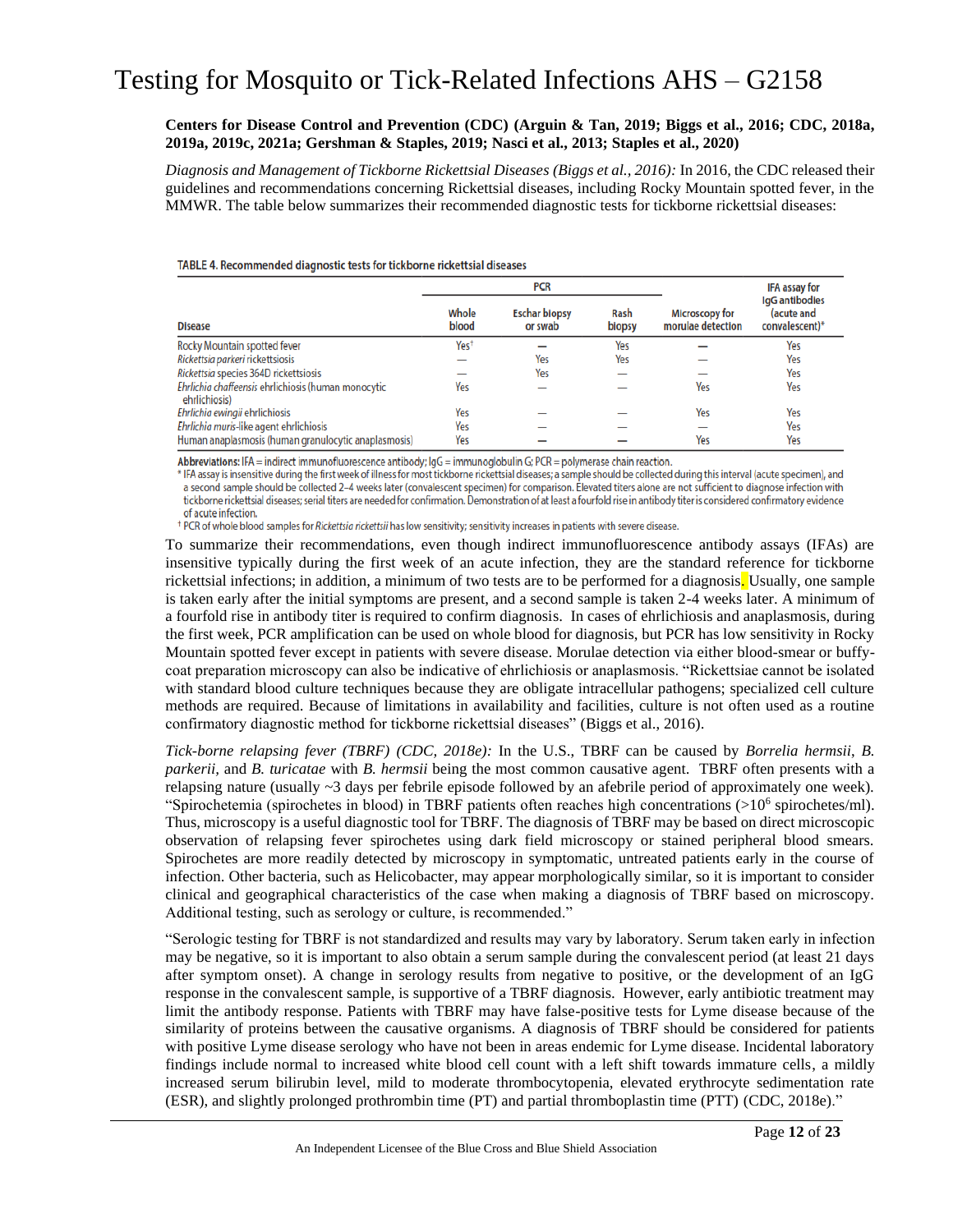*Colorado Tick Fever (CTF) (CDC, 2021c):* As of 2015, CTF was reportable in Arizona, Colorado, Montana, Oregon, Utah, and Wyoming. "Laboratory diagnosis of CTF is generally accomplished by testing of serum to detect viral RNA or virus-specific immunoglobulin (Ig) M and neutralizing antibodies. Antibody production can be delayed with CTF, so tests that measure antibodies may not be positive for 14–21 days after the onset of symptoms. RT-PCR (reverse-transcriptase polymerase chain reaction) is a more sensitive test early in the course of disease. CTF testing is available at some commercial and state health department laboratories and at CDC. Contact your state or local health department for assistance with diagnostic testing. They can help you determine if samples should be sent to the CDC Arbovirus Diagnostic Laboratory for further testing (CDC, 2021c)."

*Babesiosis (CDC, 2019a):* According to the CDC website, the most recent update about babesiosis for health professionals is from 2012 (with revision in 2018). Diagnosis can be challenging due to the nonspecific clinical manifestations of the disease. "For acutely ill patients, the findings on routine laboratory testing frequently include hemolytic anemia and thrombocytopenia. Additional findings may include proteinuria, hemoglobinuria, and elevated levels of liver enzymes, blood urea nitrogen, and creatinine. If the diagnosis of babesiosis is being considered, manual (non-automated) review of blood smears should be requested explicitly. In symptomatic patients with acute infection, *Babesia* parasites typically can be detected by light-microscopic examination of blood smears, although multiple smears may need to be examined. Sometimes it can be difficult to distinguish between *Babesia* and *Plasmodium* (especially *P. falciparum*) parasites and even between parasites and artifacts (such as stain or platelet debris). Consider having a reference laboratory confirm the diagnosis—by blood-smear examination and, if indicated, by other means, such as molecular and/or serologic methods tailored to the setting/species (CDC, 2019a)."

*Malaria (Arguin & Tan, 2017, 2019):* The CDC considers smear microscopy as the gold standard in diagnosing malaria since it can determine the species, identify the stage of parasitic life-cycle, and quantify the parasitemia. The CDC states, "Blood smear microscopy remains the most important method for malaria diagnosis. Microscopy can provide immediate information about the presence of parasites, allow quantification of the density of the infection, and allow determination of the species of the malaria parasite—all of which are necessary for providing the most appropriate treatment. Microscopy results should ideally be available within a few hours. These tests should be performed immediately when ordered by a health care provider. They should not be saved for the most qualified staff to perform or batched for convenience. In addition, these tests should not be sent out to reference laboratories with results available only days to weeks later. Assistance with speciation of malaria on smears is available from CDC" (Arguin & Tan, 2019). The CDC also notes that rapid diagnostic tests (RDTs) for malaria can detect malaria parasitic antigens. However, "RDTs offer a useful alternative to microscopy in situations where reliable microscopic diagnosis is not immediately available. Although RDTs can detect malaria antigens within minutes, they have several limitations. RDTs cannot distinguish between all of the *Plasmodium* species that affect humans, they may be less sensitive than expert microscopy or PCR for diagnosis, they cannot quantify parasitemia, and an RDT-positive test result may persist for days or weeks after an infection has been treated and cleared. Thus, RDTs are not useful for assessing response to therapy. Both positive and negative RDT results must always be confirmed by microscopy. Microscopy confirmation of the RDT result should occur as soon as possible because the information on the presence, density, and parasite species is critical for optimal management of malaria"(Arguin & Tan, 2019). Regarding PCR, the CDC states that "Although these tests are more sensitive than routine microscopy, results are not usually available as quickly as microscopy results, thus limiting the utility of this test for acute diagnosis and initial clinical management. Use of PCR testing is encouraged to confirm the species of malaria parasite and detect mixed infections" (Arguin & Tan, 2019).

The CDC also provided an update to malaria diagnosis in 2018. Although microscopy remained the "gold standard" for confirmation of malaria, other tests such as RDTs and PCR-based tests remained useful in certain situations (namely if microscopy is unavailable). PCR is considered most useful for "confirming the species of malarial parasite after the diagnosis has been established by either smear microscopy or RDT." Finally, the CDC recommends that all cases of malaria be evaluated for drug resistance, typically through molecular characterization (PCR, gene sequencing) or in vitro tests (CDC, 2018b).

*Chikungunya (Staples, Hills, & Powers, 2017; Staples et al., 2020):* In the CDC Yellow Book, concerning the chikungunya virus, they recommend that "the differential diagnosis of chikungunya virus infection depends on the clinical signs and symptoms as well as where the person was suspected of being infected." The other diseases to consider include: Zika, malaria, leptospirosis, parvovirus, group A *Streptococcus,* rubella, measles, dengue, enterovirus, adenovirus, alphavirus infections, post-infectious arthritis, and rheumatic conditions. Laboratory diagnosis is done by serum testing for detection of virus, viral nucleic acids, or virus-specific IgM and neutralizing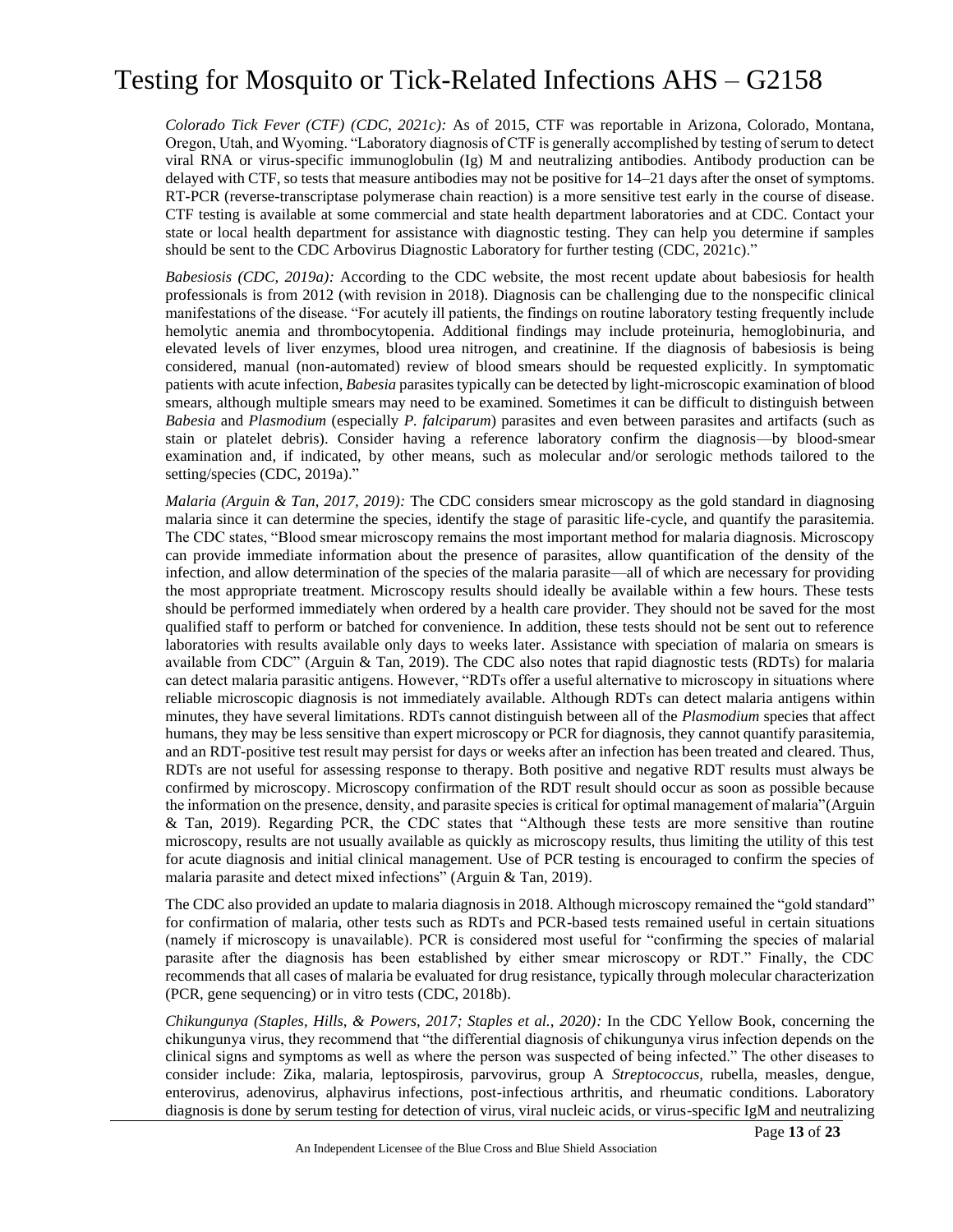antibodies. "During the first week after onset of symptoms, chikungunya can often be diagnosed by performing viral culture or nucleic acid amplification on serum. Virus-specific IgM and neutralizing antibodies normally develop toward the end of the first week of illness. Therefore, to definitively rule out the diagnosis, convalescentphase samples should be obtained from patients whose acute-phase samples test negative. Testing for chikungunya virus is performed at CDC, several state health department laboratories, and several commercial laboratories (Staples et al., 2017, 2020)."

*West Nile Virus (WNV) (Nasci et al., 2013):* "WNV infections are most frequently confirmed by detection of anti-WNV immunoglobulin (Ig) M antibodies in serum or cerebrospinal fluid (CSF). The presence of anti-WNV IgM is usually good evidence of recent WNV infection but may indicate infection with another closely related flavivirus (e.g., St. Louis encephalitis). Because anti-WNV IgM can persist in some patients for >1 year, a positive test result occasionally may reflect past infection unrelated to current disease manifestations. Serum collected within 8 days of illness onset may lack detectable IgM, and the test should be repeated on a convalescent-phase sample. IgG antibody generally is detectable shortly after the appearance of IgM and persists for years. Plaque-reduction neutralization tests (PRNT) can be performed to measure specific virus-neutralizing antibodies. A fourfold or greater rise in neutralizing antibody titer between acute- and convalescent-phase serum specimens collected 2 to 3 weeks apart may be used to confirm recent WNV infection and to discriminate between cross-reacting antibodies from closely related flaviviruses." NAAT may not be suitable in most cases since the concentrations of WNV RNA are so low by the time a patient begins to show symptoms of infection; however, NAAT may be suitable in immunocompromised individuals who have either delayed or absent antibody development.

*Yellow Fever Virus (YFV) (Gershman & Staples, 2019):* Isolation of the virus or NAAT should be performed as early as possible in suspected cases of YFV. "By the time more overt symptoms are recognized, the virus or viral RNA may no longer be undetectable. Therefore, virus isolation and nucleic acid amplification should not be used to rule out a diagnosis of YF… Serologic assays to detect virus-specific IgM and IgG antibodies (*sic*). Because of cross-reactivity between antibodies raised against other flaviviruses, more specific antibody testing, such as a plaque reduction neutralization test, should be done to confirm the infection (Gershman & Staples, 2019)." Since YFV is a nationally notifiable disease, clinicians should contact their state and/or local health departments according to their respective local, state, and/or federal guidelines.

*Dengue (CDC, 2020a, 2021a, 2021d, 2021e)*: Diagnosis of dengue can be via isolation of virus, serological tests such as immunoassays, and molecular methods, including RT-PCR. The CDC recommends testing symptomatic individuals that have recently traveled to or lives in areas where dengue is transmitted, as well as symptomatic pregnant women with possible dengue or Zika exposure. The CDC's testing algorithm for dengue is as follows:

"Patients with symptoms consistent with dengue can be tested with both molecular and serologic diagnostic tests during the first 7 days of illness. After the first 7 days of illness, test only with serologic diagnostic tests" (CDC, 2020a).

Finally, the CDC does not recommend testing asymptomatic patients or preconception screening for dengue (CDC, 2020a, 2021d, 2021e)

#### **Infectious Diseases Society of America (IDSA) and the American Society for Microbiology (ASM) (Miller et al., 2018)**

*Laboratory Diagnosis of Tick-borne Infections*: The information given below outlines the diagnostic procedures for tick-borne infections and is taken from Table 47 of the 2018 IDSA/ASM guidelines.

| <b>Bacteria</b>                                                   |                                                                                                                        |                                                                                                                            |
|-------------------------------------------------------------------|------------------------------------------------------------------------------------------------------------------------|----------------------------------------------------------------------------------------------------------------------------|
| <b>Etiologic Agents</b>                                           | <b>Diagnostic Procedures</b>                                                                                           | <b>Optimum Specimens</b>                                                                                                   |
| Relapsing fever borreliae<br><i>Borrelia hermsii</i> (western US) | Primary test: Darkfield microscopy or<br>Wright, Giemsa, or Diff-Quik stains of<br>peripheral thin or/ and thick blood | Blood or bone marrow for the<br>primary test. Blood or body<br>fluids for NAAT. Serum for<br>culture or serologic testing. |
| <i>Borrelia parkeri</i> (western US)                              |                                                                                                                        |                                                                                                                            |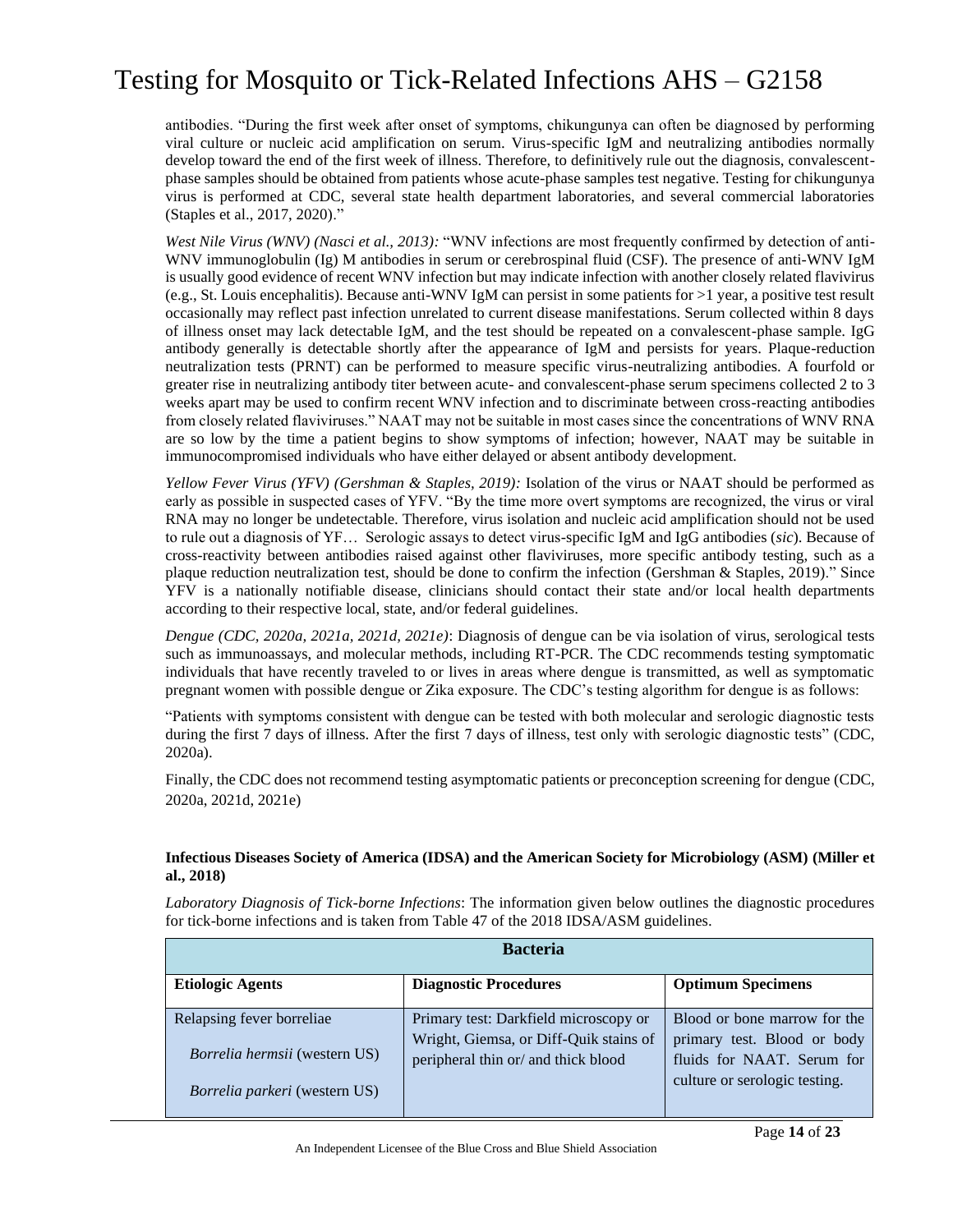| Borrelia turicatae (southwestern<br>US)<br>Borrelia mazzottii (southern US)                                                                               | smears. Can be seen in direct wet<br>preparation of blood in some cases.<br>Other testing: NAAT, Culture,<br>Serologic testing                                                                                         |                                                                                                                                           |
|-----------------------------------------------------------------------------------------------------------------------------------------------------------|------------------------------------------------------------------------------------------------------------------------------------------------------------------------------------------------------------------------|-------------------------------------------------------------------------------------------------------------------------------------------|
| Borrelia miyamotoi (B. miyamotoi<br>infection, hard tick-borne relapsing<br>fever)                                                                        | Primary test: NAAT<br>Serology: EIA for detection of<br>antibodies to recombinant GlpQ<br>antigen                                                                                                                      | Blood for NAAT and serum<br>for serology.                                                                                                 |
| Anaplasma phagocytophilum<br>(human granulocytotropic<br>anaplasmosis)                                                                                    | Primary test: NAAT<br>Alternate Primary (if NAAT is<br>unavailable): Wright or Giemsa stain<br>of peripheral blood or buffy coat<br>leukocytes during week first week of<br>infection.                                 | Blood for both NAAT and<br>Wright or Giemsa stain<br>Serum for Serology                                                                   |
|                                                                                                                                                           | Serology: Acute and convalescent IFA<br>titers for IgG-class antibodies to A.<br>phagocytophilum antibodies<br>Immunohistochemical staining of<br>Anaplasma antigens in formalin-fixed,<br>paraffin-embedded specimens | Bone marrow biopsies or<br>autopsy tissues (spleen, lymph<br>nodes, liver, and lung) for<br><b>IHC</b> staining                           |
| Ehrlichia chaffeensis (human<br>monocytotropic ehrlichiosis)                                                                                              | Primary test: NAAT (Only definitive<br>diagnostic assay for $E$ . ewingii)                                                                                                                                             | Whole blood for NAAT                                                                                                                      |
| Ehrlichia muris<br>Ehrlichia ewingii                                                                                                                      | Wright or Giemsa stain of peripheral<br>blood or buffy coat leukocytes smear<br>during first week of infection                                                                                                         | Blood for Wright or Giemsa<br>stain                                                                                                       |
|                                                                                                                                                           | Serology: acute and convalescent IFA<br>titers for Ehrlichia IgG-class<br>antibodies                                                                                                                                   | Serum for serology                                                                                                                        |
|                                                                                                                                                           | Immunohistochemical staining of<br>Ehrlichia antigens in formalin-fixed,<br>paraffin-embedded specimens                                                                                                                | Bone marrow biopsies or<br>autopsy tissues (spleen, lymph<br>nodes, liver and lung) for IHC<br>staining                                   |
| Rickettsia rickettsii (RMSF)<br>Other spotted fever group<br>Rickettsia spp (mild spotted fever)<br>R. typhi (murine typhus)<br>R. akari (rickettsialpox) | Serology: acute and convalescent IFA<br>for Rickettsia sp IgM and IgG<br>antibodies<br><b>NAAT</b><br>Immunohistochemical staining of<br>spotted fever group rickettsiae<br>antigens (up to first 24 h after           | Serum for serology<br>Skin biopsy (preferably a<br>maculopapule containing<br>petechiae or the margin of an<br>eschar) or autopsy tissues |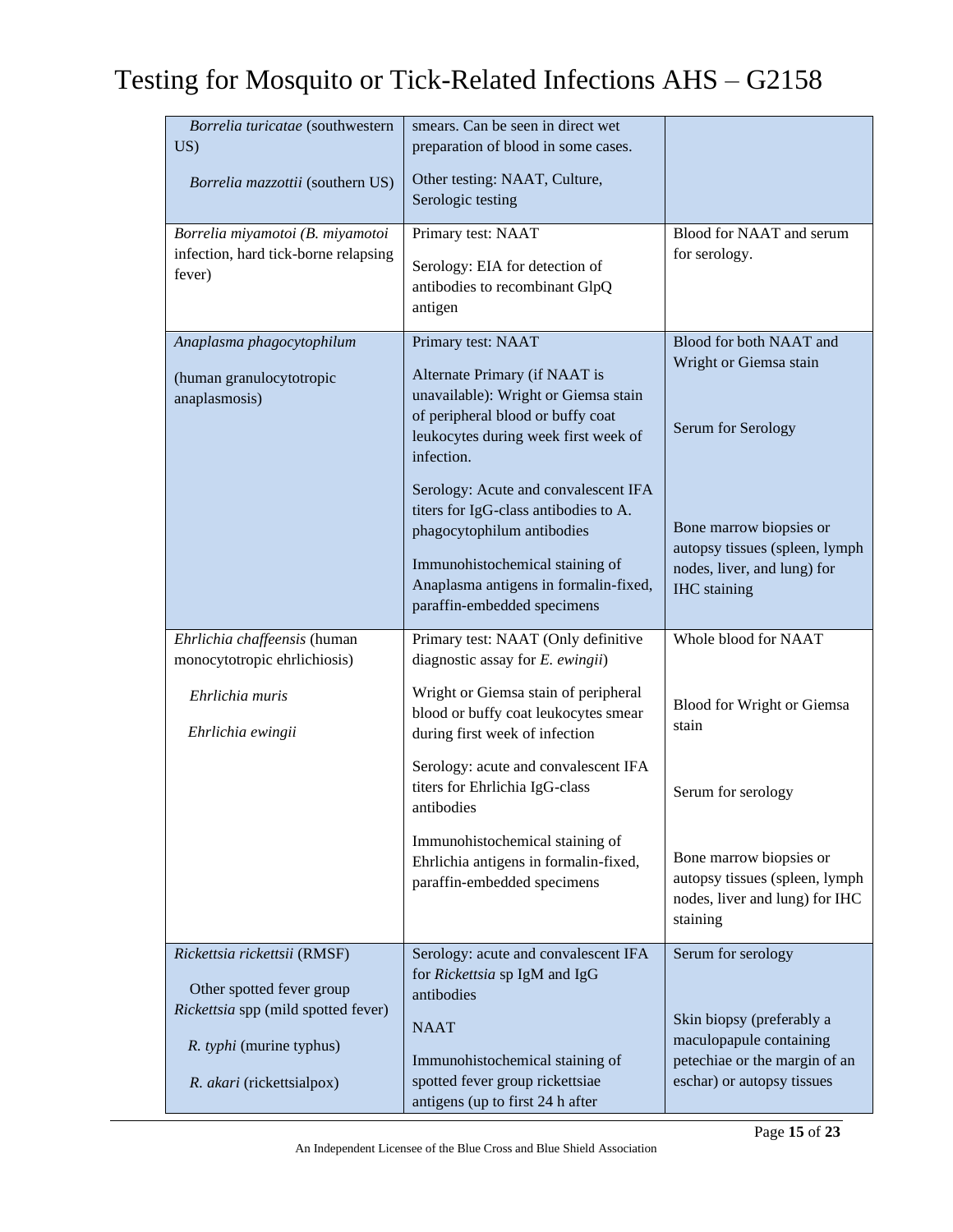| R. prowazekii (epidemic typhus) | antibiotic therapy initiated) in<br>formalin-fixed, paraffin-embedded<br>specimens<br>Protozoa                                                                                                                                                                                                                                        | (liver, spleen, lung, heart, and<br>brain) for NAAT<br>Skin biopsy (preferably a<br>maculopapule containing<br>petechiae or the margin of an<br>eschar) or autopsy tissues<br>(liver, spleen, lung, heart, and<br>brain) for IHC staining |
|---------------------------------|---------------------------------------------------------------------------------------------------------------------------------------------------------------------------------------------------------------------------------------------------------------------------------------------------------------------------------------|-------------------------------------------------------------------------------------------------------------------------------------------------------------------------------------------------------------------------------------------|
|                                 |                                                                                                                                                                                                                                                                                                                                       |                                                                                                                                                                                                                                           |
| <b>Etiologic Agents</b>         | <b>Diagnostic Procedures</b>                                                                                                                                                                                                                                                                                                          | <b>Optimum Specimens</b>                                                                                                                                                                                                                  |
| Babesia microti<br>Babesia spp  | Primary test: Giemsa, Wright, Wright-<br>Giemsa stains of peripheral thin and<br>thick blood smears (Giemsa preferred)<br>Primary test for acute infection:<br><b>NAAT</b><br>Serology: acute and convalescent IFA<br>titers for Babesia IgG-class antibodies<br><b>NOTE:</b> Not recommended for acute<br>infection.<br><b>Virus</b> | Whole blood (EDTA<br>vacutainer tube is a second<br>choice) for staining<br>Blood for NAAT and serum<br>for serology                                                                                                                      |
| <b>Etiologic Agents</b>         | <b>Diagnostic Procedures</b>                                                                                                                                                                                                                                                                                                          | <b>Optimum Specimens</b>                                                                                                                                                                                                                  |
| Colorado tick fever virus       | Virus-specific IFA-stained blood<br>smears<br>Serology: IFA titers or complement<br>fixation                                                                                                                                                                                                                                          | <b>Blood</b><br>Serum                                                                                                                                                                                                                     |
| Powassan/deer tick virus        | Primary test: IgM capture EIA<br>(available only through state<br>departments of public health)<br><b>NAAT</b>                                                                                                                                                                                                                        | Serum for EIA<br>Blood, CSF, brain (biopsy or<br>autopsy) for NAAT                                                                                                                                                                        |

The IDSA/ASM does note that most PCR-based assays for babesiosis only detect *B. microti* even though there are at least three other species of *Babesia* that can cause the infection. "Real time PCR available from CDC and reference labs… Serology does not distinguish between acute and past infection" (Miller et al., 2018).

Their recommendation for the main diagnostic testing for malaria due to *Plasmodium falciparum, P. ovale, P. vivax, P. malariae, and P. knowlesi* is "Stat microscopic examination of Giemsa-stained thick and thin blood films (repeat testing every 12–24 h for a total of 3 exams before ruling out malaria); rapid antigen detection tests followed by confirmatory blood films within 12–24 h." They make the following special remark: "Antigen tests lack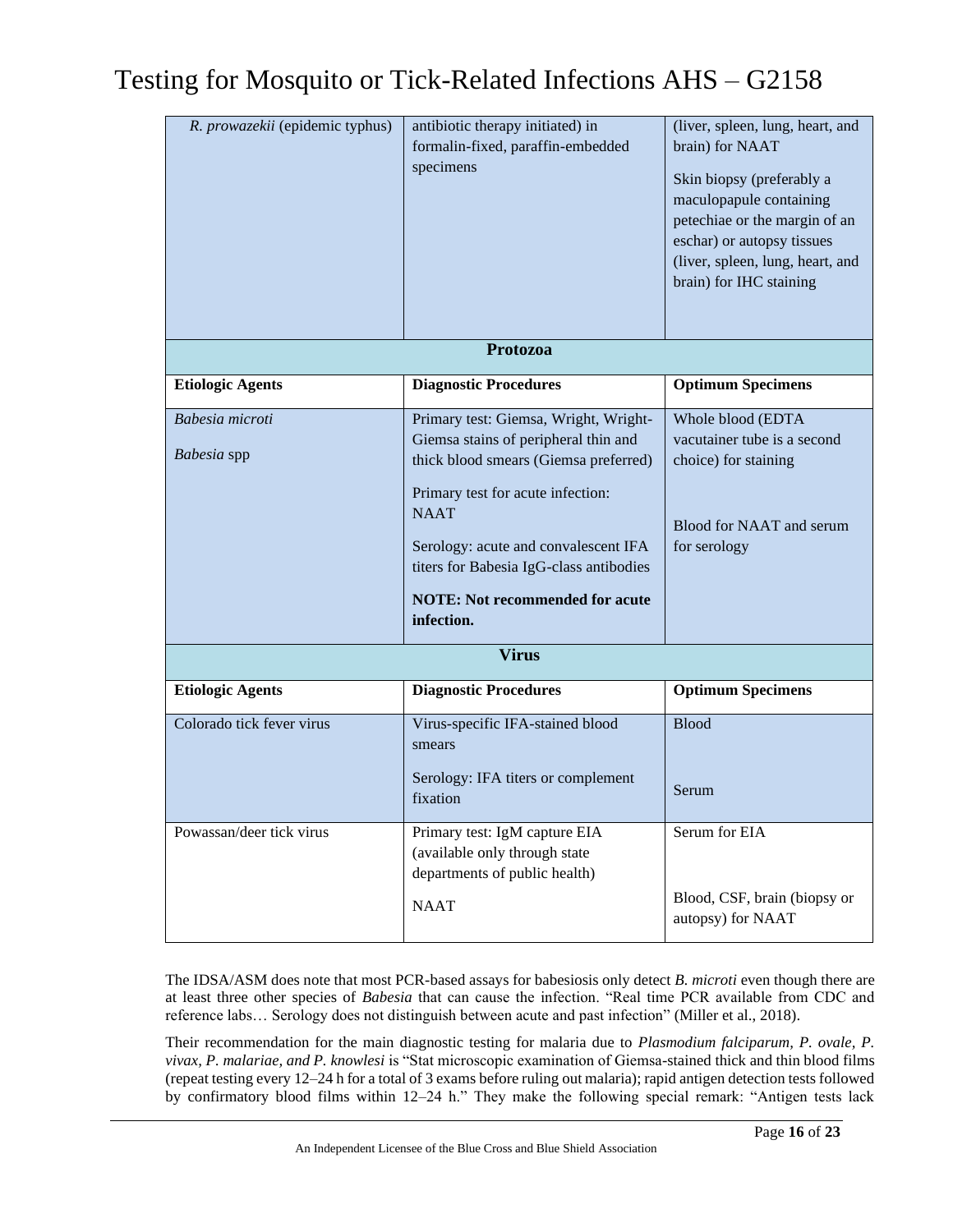sensitivity with low parasitemia and non-falciparum malaria and do not differentiate all species. PCR from some reference laboratories will detect and differentiate all species. Calculation of percentage parasitemia (using thick or thin blood films) is required for determining patient management and following response to therapy (Miller et al., 2018)." Concerning dengue virus DENV, "Plaque reduction neutralization tests (PRNTs) are considered the reference standard for detection of antibodies to arthropod-borne viruses (arboviruses) and provide improved specificity over commercial serologic assays; however, due to the complexity of testing, PRNT is currently only available at select public health laboratories and the CDC." They note that false-positives for antibodies to DENV may not necessarily indicate DENV infection since it can also be indicative of a prior flavivirus infection, such as West Nile virus or Zika virus. They do state the following concerning the use of NAAT, "Detection of DENV RNA by NAAT is preferred for acutely ill patients. Recently, detection of the DENV NS1 antigen, which is secreted from infected host cells as early as 1 day after symptom onset and up to 10 days thereafter, has become an acceptable alternative to NAAT for diagnosis of acute DENV infection (Miller et al., 2018)."

For West Nile Virus (WNV), they state: "Laboratory diagnosis of WNV, and most other arboviruses, is typically accomplished by detecting virus-specific IgM- and/or IgG-class antibodies in serum and/or CSF." Possible falsepositives can occur if a patient has been vaccinated against yellow fever or if they have had a previous infection of another flavivirus. They do note that WNV RNA detection via NAAT can be performed on either the serum or CSF for immunosuppressed patients.

#### **American Academy of Pediatrics 2021-2024 Redbook (AAP, 2021)**

*Babesiosis (AAP, 2021a):* "Acute, symptomatic cases of babesiosis typically are diagnosed by microscopic identification of *Babesia* parasites on Giemsa- or Wright-stained blood smears… If the diagnosis of babesiosis is being considered, manual (nonautomated) review of blood smears for parasites should be requested explicitly. If seen, the tetrad (Maltese-cross) form is pathognomonic. *B microti* and other *Babesia* species can be difficult to distinguish…examination of blood smears by a reference laboratory should be considered for confirmation of the diagnosis." They do state that antibody testing can be useful in distinguishing between *Babesia* and *Plasmodium* infections whenever blood smear examinations and travel histories are inconclusive or for detecting individuals with very low levels of parasitemia.

*Non-Lyme Borrelia Infections (AAP, 2021b):* Dark-field microscopy and Wright-, Giemsa-, or acridine orangestained preparations of blood smears can be used to observe the presence of spirochetes in the initial febrile episode, but their presence is more difficult to determine in future recurrences. Both enzyme immunoassay and Western immunoblot analysis can detect serum antibodies; however, "Antibody tests are not standardized and are affected by antigenic variations among and within *Borrelia* species and strains." As of publication, PCR and antibody-based testing were still under development and were not widely available.

*Ehrlichia, Anaplasma, and Related Infections (AAP, 2021e):* PCR testing should be performed within the first week of illness to diagnose anaplasmosis, ehrlichiosis, and other *Anaplasmataceae* infections because doxycycline treatment rapidly decreases the sensitivity of PCR. Consequently, negative PCR results do not necessarily indicate a lack of infection. Occasionally, Giemsa- or Wright staining of blood smears can be performed to identify the presence of the morulae of *Anaplasma* in the first week of illness. Culture testing for isolation is not performed. "Serologic testing may be used to demonstrate a fourfold change in immunoglobulin (Ig) G-specific antibody titer by indirect immunofluorescence antibody (IFA) assay between paired acute and convalescent specimens taken 2 to 4 weeks apart. A single mildly elevated IgG titer may not be diagnostic, particularly in regions with high prevalence. IgM serologic assays are prone to false-positive reactions, and IgM can remain elevated for lengthy periods of time, reducing its diagnostic utility. "

*Rocky Mountain Spotted Fever (RMSF) (AAP, 2021h):* "The gold standard confirmatory test is indirect immunofluorescence antibody (IFA) to *R rickettsii* antigen. Both immunoglobulin (Ig) G and IgM antibodies begin to increase around 7 to 10 days after onset of symptoms; IgM is less specific, and IgG is the preferred test. Confirmation requires a fourfold or greater increase in antigen-specific IgG between acute (first 1–2 weeks of illness while symptomatic) and convalescent (2–4 weeks later) sera."

*Rickettsialpox (AAP, 2021g):* Rickettsialpox can be mistaken for other rickettsial infections. Ideally, the use of *R. akari*-specific antigen is recommended for serologic diagnosis, but it has limited availability. Otherwise, indirect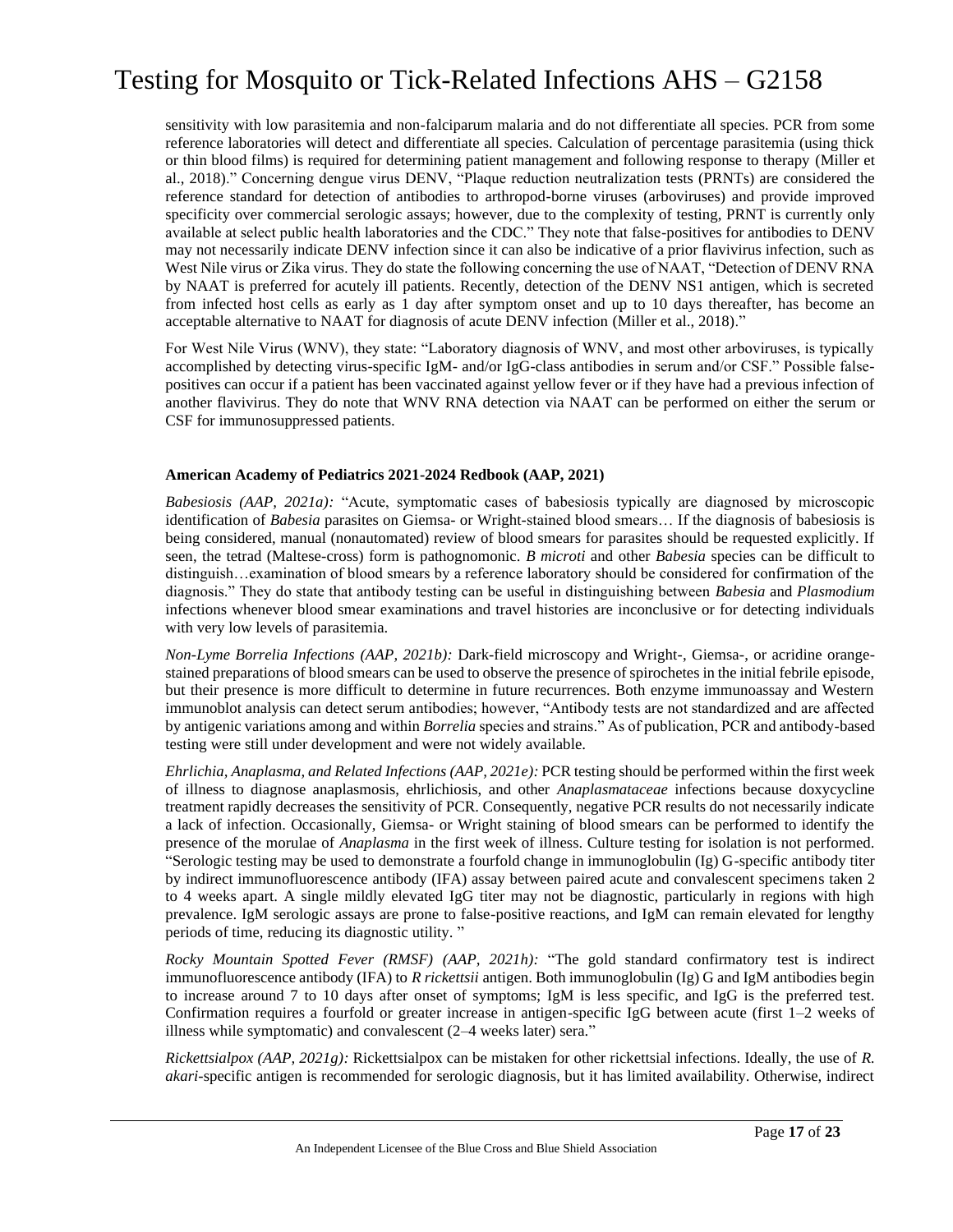IFA for *R. rickettsia*, the causative agent of RMSF, since *R. akari* has extensive cross-reactivity. Again, a demonstration of at least a fourfold increase in antibody titers taken 2-6 weeks apart is indicative of infection.

Chikungunya (AAP, 2021c): "Laboratory diagnosis generally is accompanied by testing serum to detect virus, viral nucleic acid, or virus-specific immunoglobulin (Ig) M and neutralizing antibodies." RT-PCR can be used to diagnose chikungunya during the first week after onset of symptoms since chikungunya-specific antibodies have not formed at that time. After the first week, serum testing of IgM or a plaque-reduction neutralization test can be performed.

### **Billing/Coding/Physician Documentation Information**

This policy may apply to the following codes. Inclusion of a code in this section does not guarantee that it will be reimbursed. For further information on reimbursement guidelines, please see Administrative Policies on the Blue Cross Blue Shield of North Carolina web site at www.bcbsnc.com. They are listed in the Category Search on the Medical Policy search page.

*Applicable Service Codes: 86757, 87040, 87798, 86280, 86666, 86619, 85060, 87207, 87254, 86750, 86753, 86788, 86789, 86790, 87449, 87899, 0043U, 0044U*

BCBSNC may request medical records for determination of medical necessity. When medical records are requested, letters of support and/or explanation are often useful, but are not sufficient documentation unless all specific information needed to make a medical necessity determination is included.

### **Scientific Background and Reference Sources**

AAP, A. A. o. P. (2021a). Babesiosis. In D. Kimberlin, M. Brady, M. Jackson, & S. Long (Eds.), Red Book: 2021- 2024 Report of the Committee on Infectious Diseases (pp. 235-237): American Academy of Pediatrics.

AAP, A. A. o. P. (2021b). Borrelia Infections Other Than Lyme Disease. In D. Kimberlin, M. Brady, M. Jackson, & S. Long (Eds.), Red Book: 2021- 2021 Report of the Committee on Infectious Diseases (pp. 252-255): American Academy of Pediatrics.

AAP, A. A. o. P. (2021c). Chikungunya. In D. Kimberlin, M. Brady, M. Jackson, & S. Long (Eds.), Red Book: 2021-2024 Report of the Committee on Infectious Diseases (pp. 271-272): American Academy of Pediatrics.

AAP, A. A. o. P. (2021d). Dengue. In D. Kimberlin, M. Brady, M. Jackson, & S. Long (Eds.), Red Book: 2021-2024 Report of the Committee on Infectious Diseases (pp. 317-319): American Academy of Pediatrics.

AAP, A. A. o. P. (2021e). Ehrlichia, Anaplasma, and Related Infections. In D. Kimberlin, M. Brady, M. Jackson, & S. Long (Eds.), Red Book: 2021-2024 Report of the Committee on Infectious Diseases (pp. 323-328): American Academy of Pediatrics.

AAP, A. A. o. P. (2021f). Malaria. In D. Kimberlin, M. Brady, M. Jackson, & S. Long (Eds.), Red Book: 2021-2024 Report of the Committee on Infectious Diseases (pp. 527-537): American Academy of Pediatrics.

AAP, A. A. o. P. (2021g). Rickettsialpox. In D. Kimberlin, M. Brady, M. Jackson, & S. Long (Eds.), Red Book: 2021-2024 Report of the Committee on Infectious Diseases (pp. 696-697): American Academy of Pediatrics.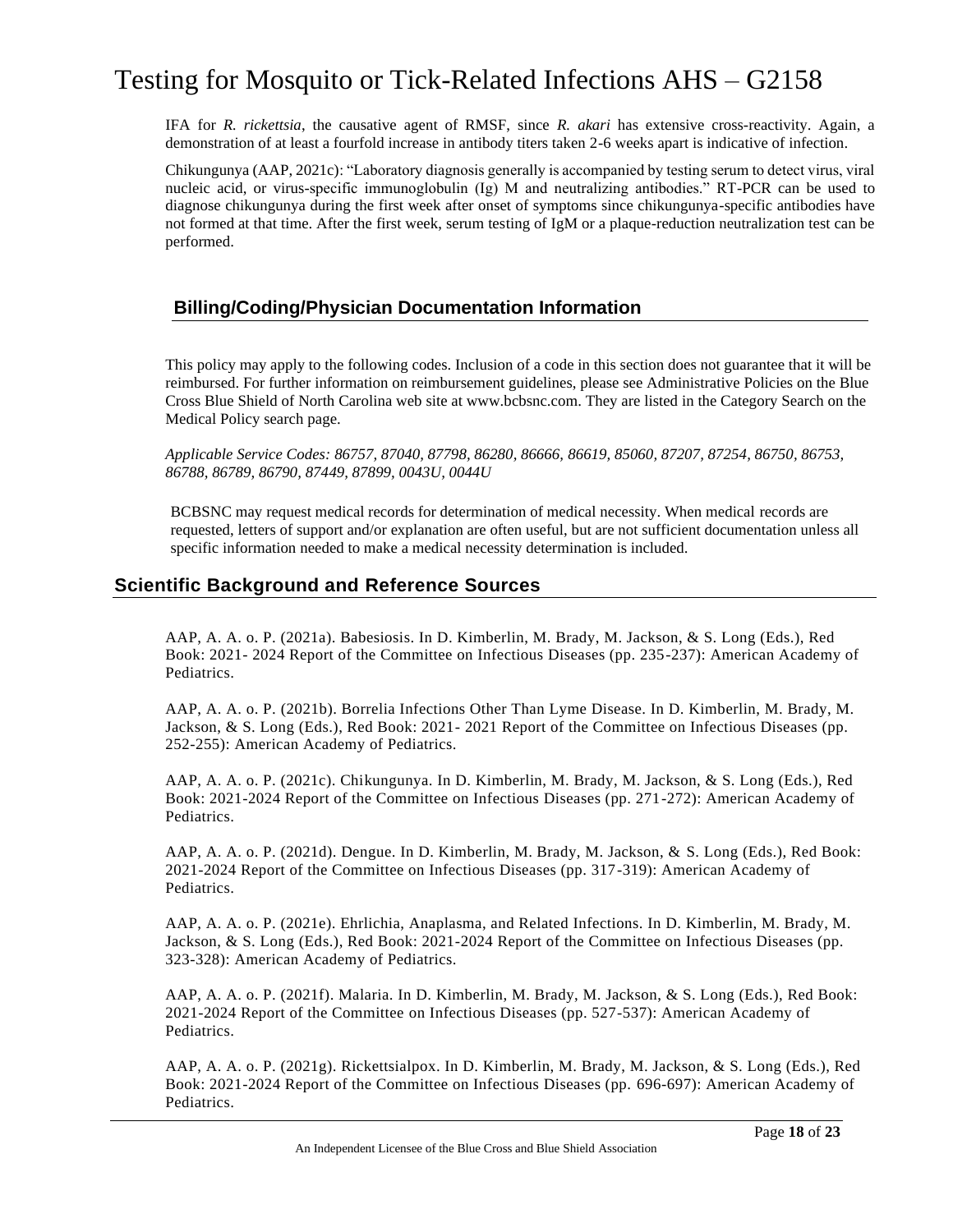AAP, A. A. o. P. (2021h). Rocky Mountain Spotted Fever. In D. Kimberlin, M. Brady, M. Jackson, & S. Long (Eds.), Red Book: 2021-2024 Report of the Committee on Infectious Diseases (pp. 697-700): American Academy of Pediatrics.

AAP, A. A. o. P. (2021i). West Nile Virus. In D. Kimberlin, M. Brady, M. Jackson, & S. Long (Eds.), Red Book: 2021 - 2024 Report of the Committee on Infectious Diseases (pp. 888-891): American Academy of Pediatrics.

Akoolo, L., Schlachter, S., Khan, R., Alter, L., Rojtman, A. D., Gedroic, K., . . . Parveen, N. (2017). A novel quantitative PCR detects Babesia infection in patients not identified by currently available non nucleic acid amplification tests. BMC Microbiol, 17(1), 16. doi:10.1186/s12866-017-0929-2

Arguin, P., & Tan, K. (2017). Chapter 3 Infectious Diseases Related to Travel: Malaria. In G. Brunette (Ed.), CDC Yellow Book 2018: Health Information for International Travel. New York: Oxford University Press.

Arguin, P., & Tan, K. (2019). Chapter 3 Infectious Diseases Related to Travel: Malaria. In G. Brunette (Ed.), CDC Yellow Book 2018: Health Information for International Travel. New York: Oxford University Press.

Barbour, A. G. (2020a). Clinical features, diagnosis, and management of relapsing fever. UpToDate. Retrieved from https://www.uptodate.com/contents/clinical-features-diagnosis-and-management-ofrelapsing-fever

Barbour, A. G. (2020b, 03/12/2018). Clinical features, diagnosis, and management of relapsing fever. UpToDate. Retrieved from https://www.uptodate.com/contents/clinical-features-diagnosis-andmanagement-of-relapsing-fever

Biggs, H. M., Behravesh, C. B., Bradley, K. K., Dahlgren, F. S., Drexler, N. A., Dumler, J. S., . . . Traeger, M. S. (2016). Diagnosis and Management of Tickborne Rickettsial Diseases: Rocky Mountain Spotted Fever and Other Spotted Fever Group Rickettsioses, Ehrlichioses, and Anaplasmosis - United States. MMWR Recomm Rep, 65(2), 1-44. doi:10.15585/mmwr.rr6502a1

Breman, J. G. (2020). Clinical manifestations of malaria in nonpregnant adults and children. UpToDate. Retrieved from https://www.uptodate.com/contents/clinical-manifestations-of-malaria-in-nonpregnantadults-and-children

Burakoff, A., Lehman, J., Fischer, M., Staples, J. E., & Lindsey, N. P. (2018). West Nile Virus and Other Nationally Notifiable Arboviral Diseases - United States, 2016. MMWR Morb Mortal Wkly Rep, 67(1), 13-17. doi:10.15585/mmwr.mm6701a3

Calisher, C. H. (1994). Medically important arboviruses of the United States and Canada. Clin Microbiol Rev, 7(1), 89-116.

CDC. (2018a, 02/20/2018). Algorithm to Assist in Medical Office Telephone Evaluation of Patients with Possible Influenza. Retrieved from https://www.cdc.gov/flu/professionals/antivirals/office -evaluation.htm

CDC. (2018b). Malaria Diagnosis and Treatment. Retrieved from https://www.cdc.gov/malaria/diagnosis\_treatment/diagnosis.html

CDC. (2018c, 07/23/2018). Protect Your Baby from Group B Strep. Retrieved from https://www.cdc.gov/features/groupbstrep/index.html

CDC. (2018d). Relapsing Fever. Retrieved from https://www.cdc.gov/relapsing-fever/clinicians/index.html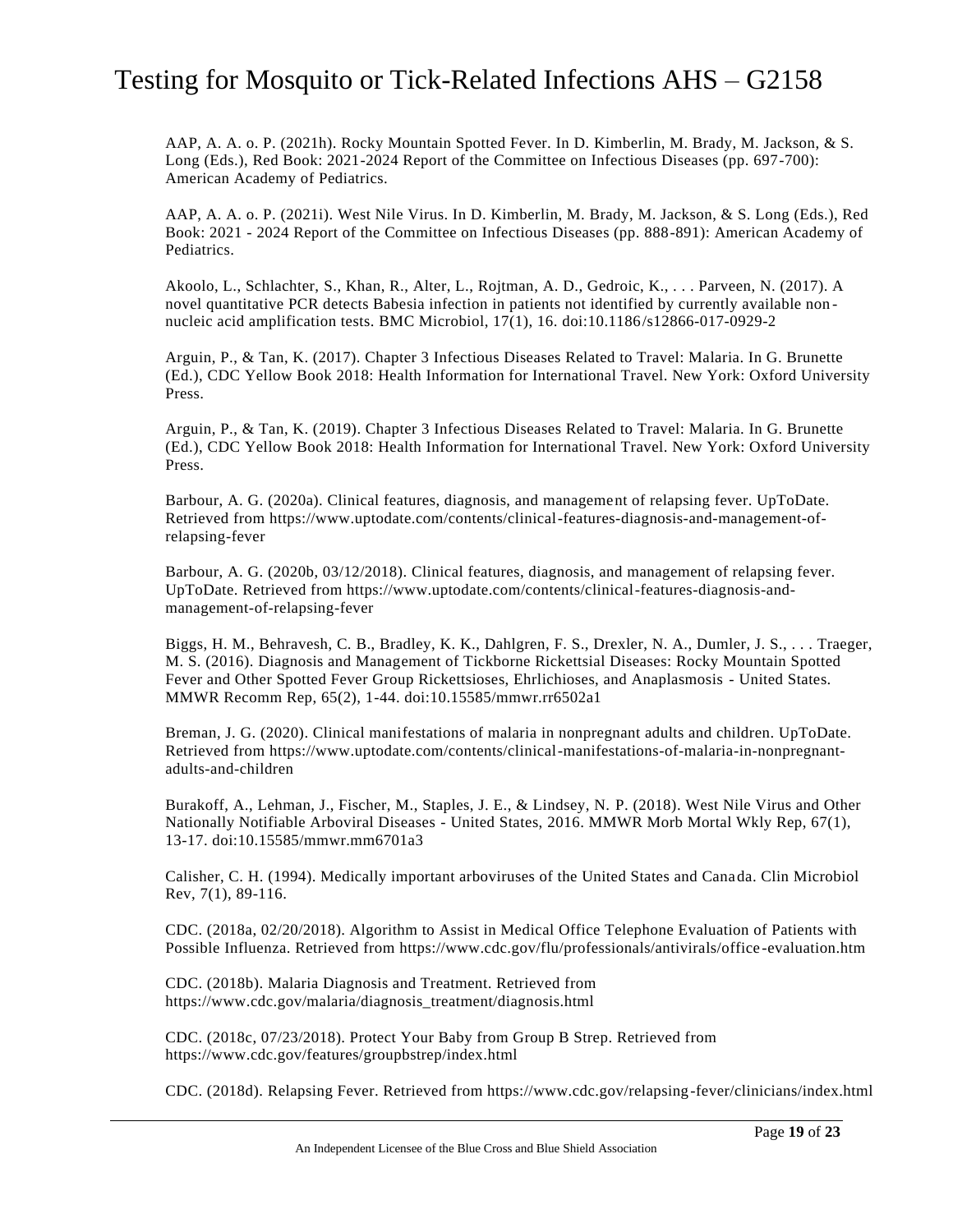CDC. (2018e, 11/26/2018). Tick-borne Relapsing Fever (TBRF): Information for Clinicians. Retrieved from https://www.cdc.gov/relapsing-fever/clinicians/

CDC. (2019a, 10/30/2019). Babesiosis: Resources for Health Professionals. Retrieved from https://www.cdc.gov/parasites/babesiosis/health\_professionals/index.html

CDC. (2019b, 05/03/2019). Dengue: Testing Guidance. Retrieved from https://www.cdc.gov/dengue/healthcare-providers/testing/testing-guidance.html

CDC. (2019c). Influenza virus testing in investigational outbreaks in institutional or other closed settings. Retrieved from https://www.cdc.gov/flu/professionals/diagnosis/guide-virus-diagnostic-tests.htm

CDC. (2020a, 01/24/2020). Dengue: Testing Guidance. Retrieved from https://www.cdc.gov/dengue/healthcare-providers/testing/testing-guidance.html

CDC. (2020b, April 7, 2020). Rocky Mountain Spotted Fever. Retrieved from https://www.cdc.gov/rmsf/stats/index.html

CDC. (2021a, 03/12/2021). About the Division of Vector-Borne Diseases. Retrieved from https://www.cdc.gov/ncezid/dvbd/index.html

CDC. (2021b, 03/20/2021). Colorado Tick Fever Health Care Providers: Clinical & Laboratory Evaluation. Retrieved from https://www.cdc.gov/coloradotickfever/clinicallabeval.html

CDC. (2021c, 03/03/2021). Colorado Tick Fever Health Care Providers: Diagnostic Testing. Retrieved from https://www.cdc.gov/coloradotickfever/diagnostic-testing.html

CDC. (2021d, 06/28/2021). Dengue. Retrieved from https://www.cdc.gov/dengue/about/inpuerto.html

CDC. (2021e, 05/03/2019). Dengue: Clinical Guidance. Retrieved from https://www.cdc.gov/dengue/clinicallab/clinical.html

CMS. (2021). Medicare Coverage Database. Retrieved from https://www.cms.gov/medicare -coveragedatabase/new-search/search.aspx. https://www.cms.gov/medicare-coverage-database/newsearch/search.aspx

Denison, A. M., Amin, B. D., Nicholson, W. L., & Paddock, C. D. (2014). Detection of Rickettsia rickettsii, Rickettsia parkeri, and Rickettsia akari in skin biopsy specimens using a multiplex real-time polymerase chain reaction assay. Clin Infect Dis, 59(5), 635-642. doi:10.1093/cid/ciu358

Dimaio, M. A., Pereira, I. T., George, T. I., & Banaei, N. (2012). Performance of BinaxNOW for diagnosis of malaria in a U.S. hospital. J Clin Microbiol, 50(9), 2877-2880. doi:10.1128/jcm.01013-12 FDA. (2018). Devices@FDA. Retrieved from https://www.accessdata.fda.gov/scripts/cdrh/devicesatfda/index.cfm

Gershman, M., & Staples, J. (2019). Chapter 3 Infectious Diseases Related to Travel: Yellow Fever. In G. Brunette (Ed.), CDC Yellow Book 2018: Health Information for International Travel. New York: Oxford University Press.

Hopkins, H. (2020). Diagnosis of malaria. UpToDate. Retrieved from https://www.uptodate.com/contents/diagnosis-of-malaria

Johnson, A. J., Martin, D. A., Karabatsos, N., & Roehrig, J. T. (2000). Detection of anti-arboviral immunoglobulin G by using a monoclonal antibody-based capture enzyme-linked immunosorbent assay. J Clin Microbiol, 38(5), 1827-1831.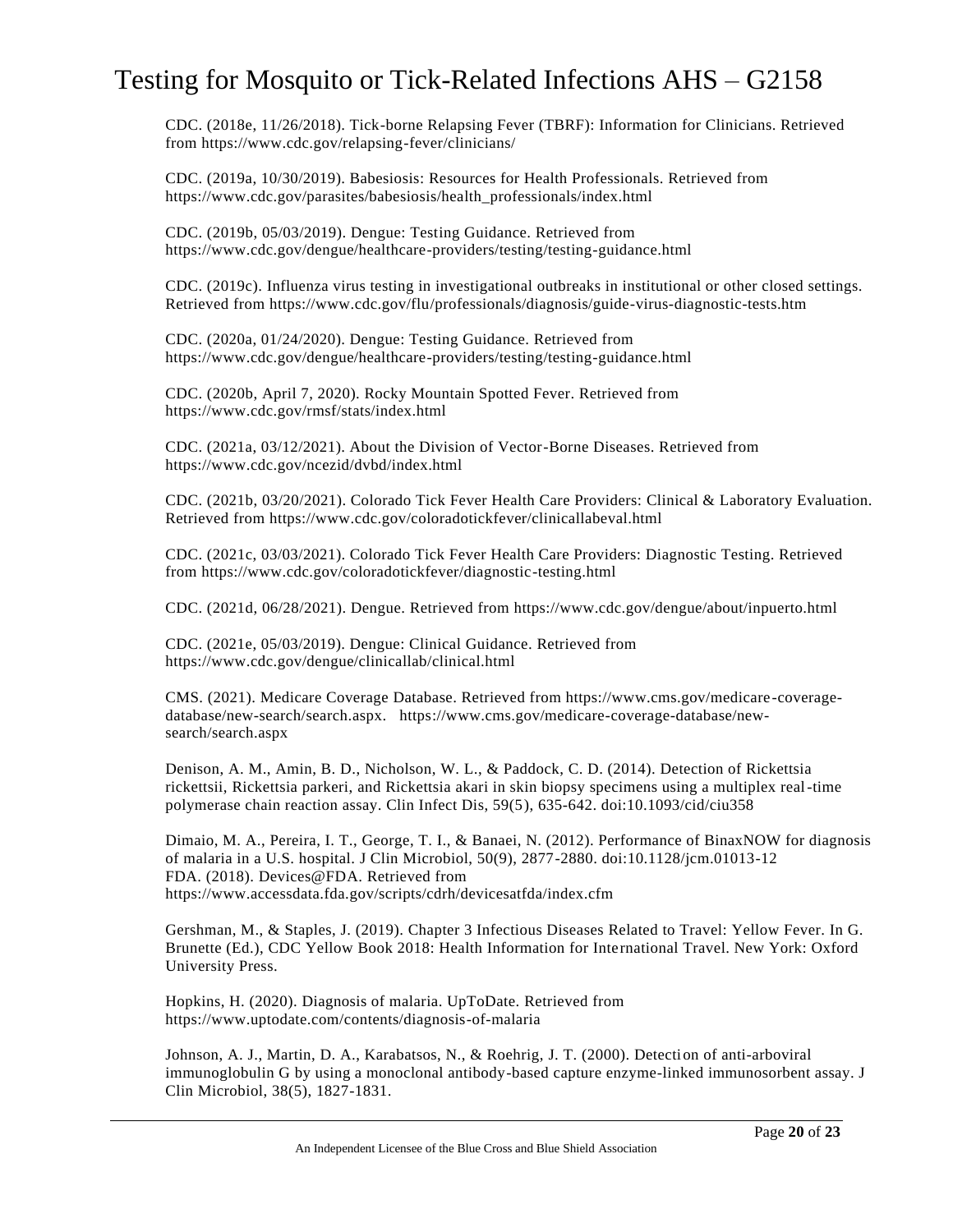Kalish, R. A., McHugh, G., Granquist, J., Shea, B., Ruthazer, R., & Steere, A. C. (2001). Persistence of immunoglobulin M or immunoglobulin G antibody responses to Borrelia burgdorferi 10 -20 years after active Lyme disease. Clin Infect Dis, 33(6), 780-785. doi:10.1086/322669

Kato, C. Y., Chung, I. H., Robinson, L. K., Austin, A. L., Dasch, G. A., & Massung, R. F. (2013). Assessment of real-time PCR assay for detection of Rickettsia spp. and Rickettsia rickettsii in banked clinical samples. J Clin Microbiol, 51(1), 314-317. doi:10.1128/jcm.01723-12

Krause, P. J., & Vannier, E. G. (2019, 11/13/2017). Babesiosis: Clinical manifestations and diagnosis. UpToDate. Retrieved from https://www.uptodate.com/contents/babesiosis-clinical-manifestations-anddiagnosis

Leski, T. A., Taitt, C. R., Swaray, A. G., Bangura, U., Reynolds, N. D., Holtz, A., . . . Stenger, D. A. (2020). Use of real-time multiplex PCR, malaria rapid diagnostic test and microscopy to investigate the prevalence of Plasmodium species among febrile hospital patients in Sierra Leone. Malaria Journal, 19(1), 84. doi:10.1186/s12936-020-03163-2

Mathison, B. A., & Pritt, B. S. (2017). Update on Malaria Diagnostics and Test Utilization. J Clin Microbiol, 55(7), 2009-2017. doi:10.1128/jcm.02562-16

McQuiston, J. H., Wiedeman, C., Singleton, J., Carpenter, L. R., McElroy, K., Mosites, E., . . . Dunn, J. (2014). Inadequacy of IgM antibody tests for diagnosis of Rocky Mountain Spotted Fever. The American journal of tropical medicine and hygiene, 91(4), 767-770. doi:10.4269/ajtmh.14-0123

Meatherall, B., Preston, K., & Pillai, D. R. (2014). False positive malaria rapid diagnostic test in returning traveler with typhoid fever. BMC Infect Dis, 14, 377. doi:10.1186/1471-2334-14-377

Miller, J. M., Binnicker, M. J., Campbell, S., Carroll, K. C., Chapin, K. C., Gilligan, P. H., . . . Yao, J. D. (2018). A Guide to Utilization of the Microbiology Laboratory for Diagnosis of Infectious Diseases: 2018 Update by the Infectious Diseases Society of America and the American Society for Microbiologya. Clinical Infectious Diseases, ciy381-ciy381. doi:10.1093/cid/ciy381

Nasci, R., Fischer, M., Lindsey, N., Lanciotti, R., Savage, H., Komar, N., . . . Petersen, L. (2013). West Nile Virus in the United States: Guidelines for Surveillance, Prevention, and Control. Ft. Collins, CO: CDC Retrieved from https://www.cdc.gov/westnile/resources/pdfs/wnvguidelines.pdf

Ota-Sullivan, K., & Blecker-Shelly, D. L. (2013). Use of the rapid BinaxNOW malaria test in a 24-hour laboratory associated with accurate detection and decreased malaria testing turnaround times in a pediatric setting where malaria is not endemic. J Clin Microbiol, 51(5), 1567-1569. doi:10.1128/jcm.00293-13

Petersen, L. (2020, 07/30/2018). Clinical manifestations and diagnosis of West Nile virus infection. UpToDate. Retrieved from https://www.uptodate.com/contents/clinical-manifestations-and-diagnosis-ofwest-nile-virus-infection

Petersen, L. R. (2019). Arthropod-borne encephalitides. UpToDate. Retrieved from https://www.uptodate.com/contents/arthropod-borne-encephalitides

Rosenberg, R., Lindsey, N. P., Fischer, M., Gregory, C. J., Hinckley, A. F., Mead, P. S., . . . Petersen, L. R. (2018). Vital Signs: Trends in Reported Vectorborne Disease Cases - United States and Territories, 2004-2016. MMWR Morb Mortal Wkly Rep, 67(17), 496-501. doi:10.15585/mmwr.mm6717e1

Ryan, E. T. (2018, 03/30/2018). Yellow Fever. UpToDate. Retrieved from https://www.uptodate.com/contents/yellow-fever

Ryan, E. T. (2019, 03/30/2018). Yellow Fever. UpToDate. Retrieved from https://www.uptodate.com/contents/yellow-fever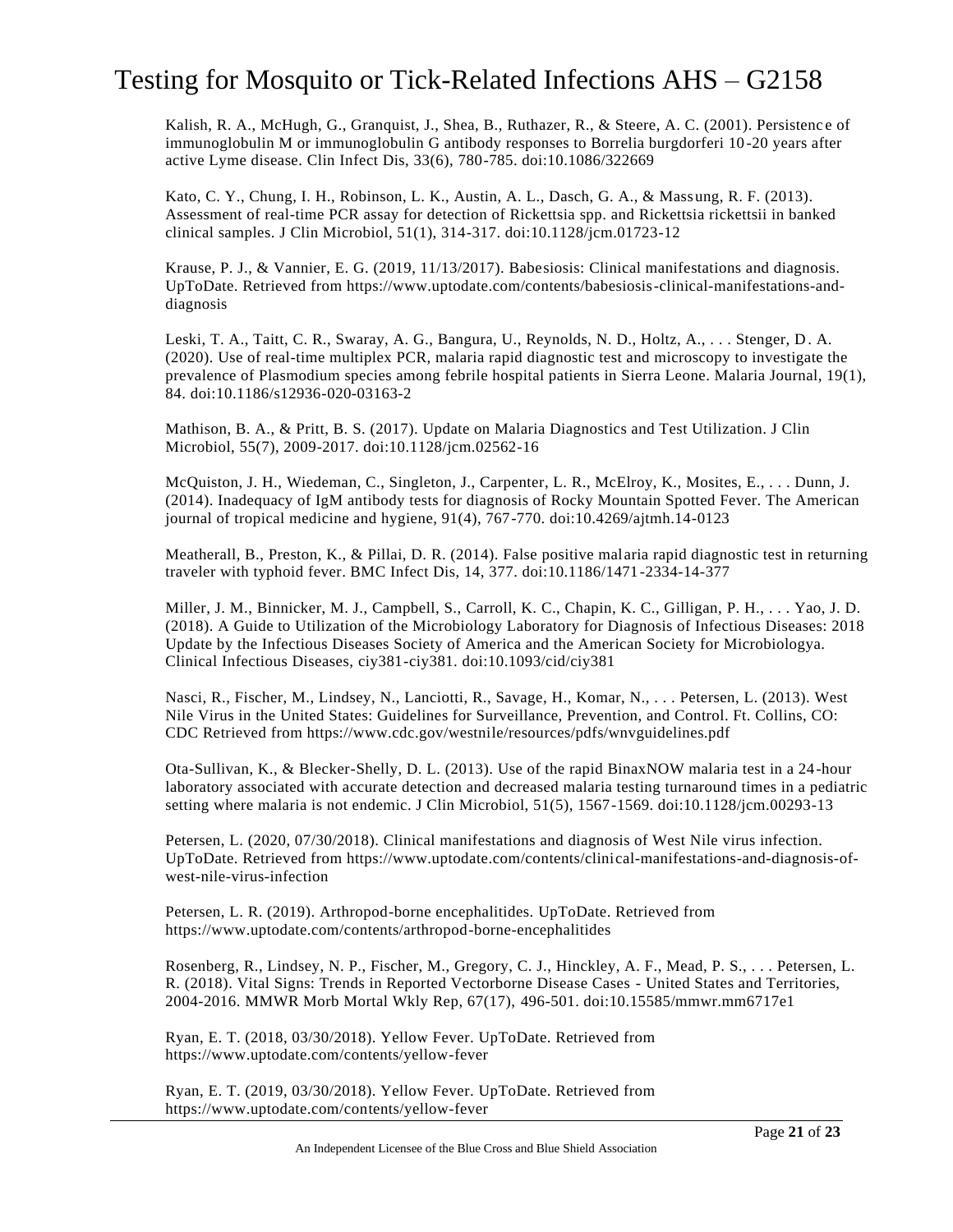Sexton, D. J., & McClain, M. T. (2016, 08/15/2016). Human ehrlichiosis and anaplasmosis. UpToDate. Retrieved from https://www.uptodate.com/contents/human-ehrlichiosis-and-anaplasmosis

Sexton, D. J., & McClain, M. T. (2019a, 08/15/2016). Human ehrlichiosis and anaplasmosis. UpToDate. Retrieved from https://www.uptodate.com/contents/human-ehrlichiosis-and-anaplasmosis

Sexton, D. J., & McClain, M. T. (2019b, 09/12/2018). Other spotted fever group rickettsial infections. UpToDate. Retrieved from https://www.uptodate.com/contents/other-spotted-fever-group-rickettsialinfections

Sexton, D. J., & McClain, M. T. (2020, 05/29/2018). Clinical manifestations and diagnosis of Rocky Mountain spotted fever. UpToDate. Retrieved from https://www.uptodate.com/contents/clinicalmanifestations-and-diagnosis-of-rocky-mountain-spotted-fever

Staples, J., Hills, S., & Powers, A. (2017). Chapter 3 Infectious Diseases Related to Travel: Chikungunya. In G. Brunette (Ed.), CDC Yellow Book 2018: Health Information for International Travel. New York: Oxford University Press.

Staples, J., Hills, S., & Powers, A. (2020). Chapter 3 Infectious Diseases Related to Travel: Chikungunya. In G. Brunette (Ed.), CDC Yellow Book 2018: Health Information for International Travel. New York: Oxford University Press.

Test ID: LCMAL Malaria, Molecular Detection, PCR, Varies. (2021). Retrieved from https://www.mayocliniclabs.com/test-catalog/Clinical+and+Interpretive/87860

Thomas, S., Rothman, A., Srikiatkhachorn, A., & Kalayanarooj, S. (2018, 07/24/2018). Dengue virus infection: Clinical manifestations and diagnosis. UpToDate. Retrieved from https://www.uptodate.com/contents/dengue-virus-infection-clinical-manifestations-and-diagnosis

Thomas, S., Rothman, A., Srikiatkhachorn, A., & Kalayanarooj, S. (2019, 07/24/2018). Dengue virus infection: Clinical manifestations and diagnosis. UpToDate. Retrieved from https://www.uptodate.com/contents/dengue-virus-infection-clinical-manifestations-and-diagnosis

van Bergen, K., Stuitje, T., Akkers, R., Vermeer, E., Castel, R., & Mank, T. (2021). Evaluation of a novel real-time PCR assay for the detection, identification and quantification of Plasmodium species causing malaria in humans. Malar J, 20(1), 314. doi:10.1186/s12936-021-03842-8

Venkatesan, A., Tunkel, A. R., Bloch, K. C., Lauring, A. S., Sejvar, J., Bitnun, A., . . . International Encephalitis, C. (2013). Case definitions, diagnostic algorithms, and priorities in encephalitis: consensus statement of the international encephalitis consortium. Clin Infect Dis, 57(8), 1114-1128. doi:10.1093/cid/cit458

WHO. (2017, 10/31/2017). Plague. News-Room. Retrieved from http://www.who.int/news-room/factsheets/detail/plague

Wilson, M. E., & Lenschow, D. J. (2020). Chikungunya fever. UpToDate. Retrieved from <https://www.uptodate.com/contents/chikungunya-fever>

Medical Director review 10/2021

-